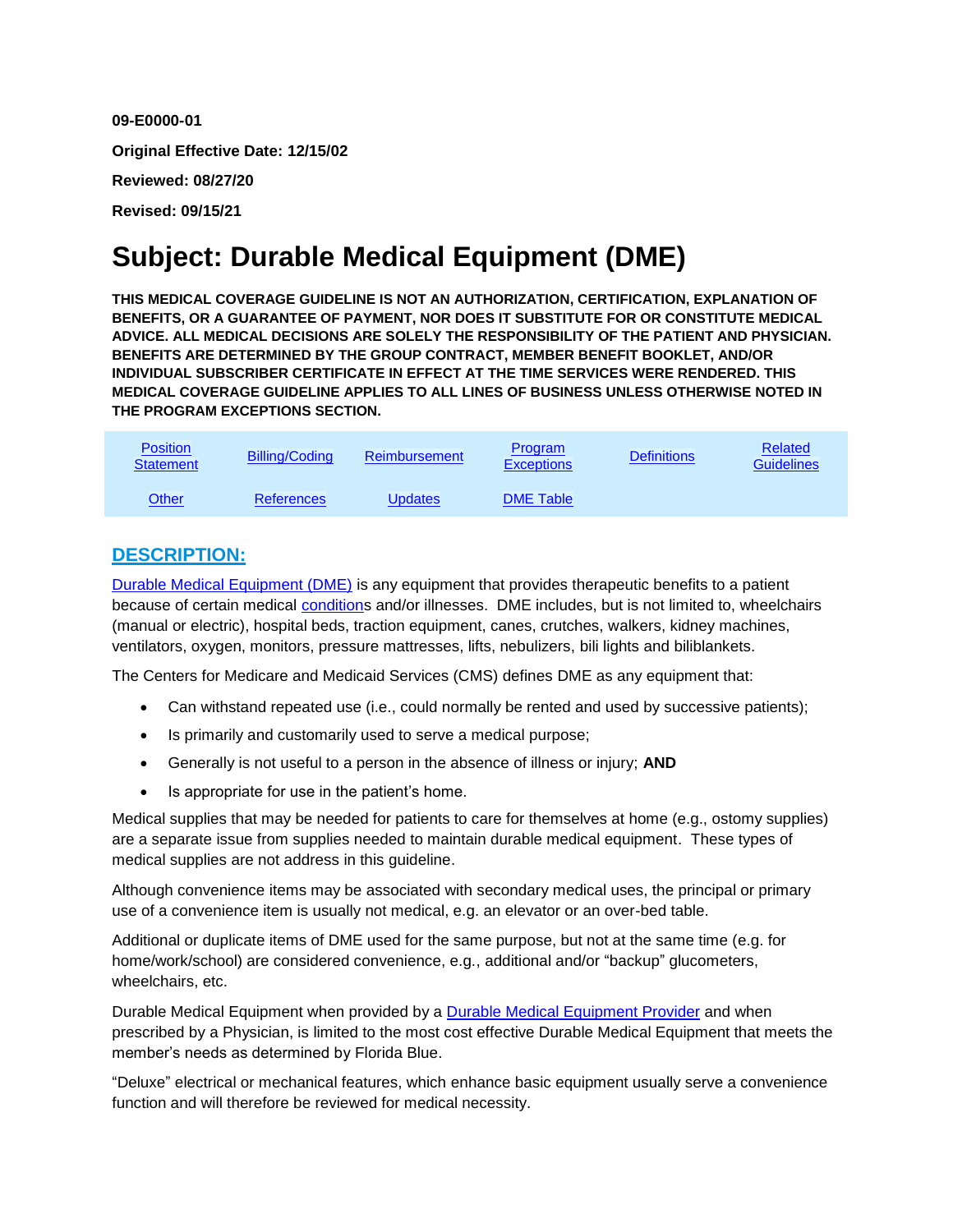## <span id="page-1-0"></span>**POSITION STATEMENT:**

**Note**: Refer to the subscriber certificate of coverage for availability of benefit and pre-authorization necessary for the rental/purchase of Durable Medical Equipment. Certain items of covered DME are offthe-shelf items with standard design. Others must be custom-built for the member to their physical specifications and/or a physician's prescription. Requests for such items are subject to medical review.

Durable Medical Equipment (DME) **meets the definition of medical necessity** when **ALL** of the following criteria are met:

- The equipment provides therapeutic benefit to the member who has certain medical conditions or illnesses; **AND**
- The DME is prescribed by a physician; **AND**
- The DME does not serve primarily as a comfort or convenience item; **AND**
- The equipment does not have significant non-medical uses (e.g., [environmental control](#page-3-0) equipment) **AND**
- The technology must have final approval from the appropriate government regulatory bodies (e.g., the U.S. Food and Drug Administration (FDA)).

DME purchase and rental fees include equipment delivery services and set-up, and education and training for member and family. These services are not eligible for separate reimbursement.

DME rental fees will cover the cost of maintenance, repairs, replacements, adjustments, supplies, and accessories.

Reimbursement will begin on the day the device is delivered to the member.

For some equipment, coverage may include a trial rental period to ensure efficacy of treatment before purchase determination.

#### **Maintenance, Repairs, and Replacement of Purchased DME**

Repairs or maintenance to equipment that is purchased may be considered eligible for coverage on an individual consideration basis when necessary to make the equipment usable.

- If the expense for repairs exceeds the estimated expense of purchasing or renting another item of equipment for the remaining period of medical need, no payment can be made for the amount in excess.
- The repair charge may include the use of "loaner" equipment when necessary.
- Repair or replacement of a purchased item may occur when the item is irreparably damaged or replacement is needed due to growth of a child or due to a change in the member's condition. The cost will be negotiated on a rental versus purchase agreement.
- Replacement or repair of an item that has been misused or abused by the member or member's caregiver will be the responsibility of the member.

#### **Maintenance, Repairs, and Replacement of Rented DME**

Replacement of the rental equipment may occur when the rented item is irreparably damaged, or if replacement is required during repair and/or maintenance of a specific item. Monthly rental fees allow for the replacement costs, and are not eligible for separate reimbursement.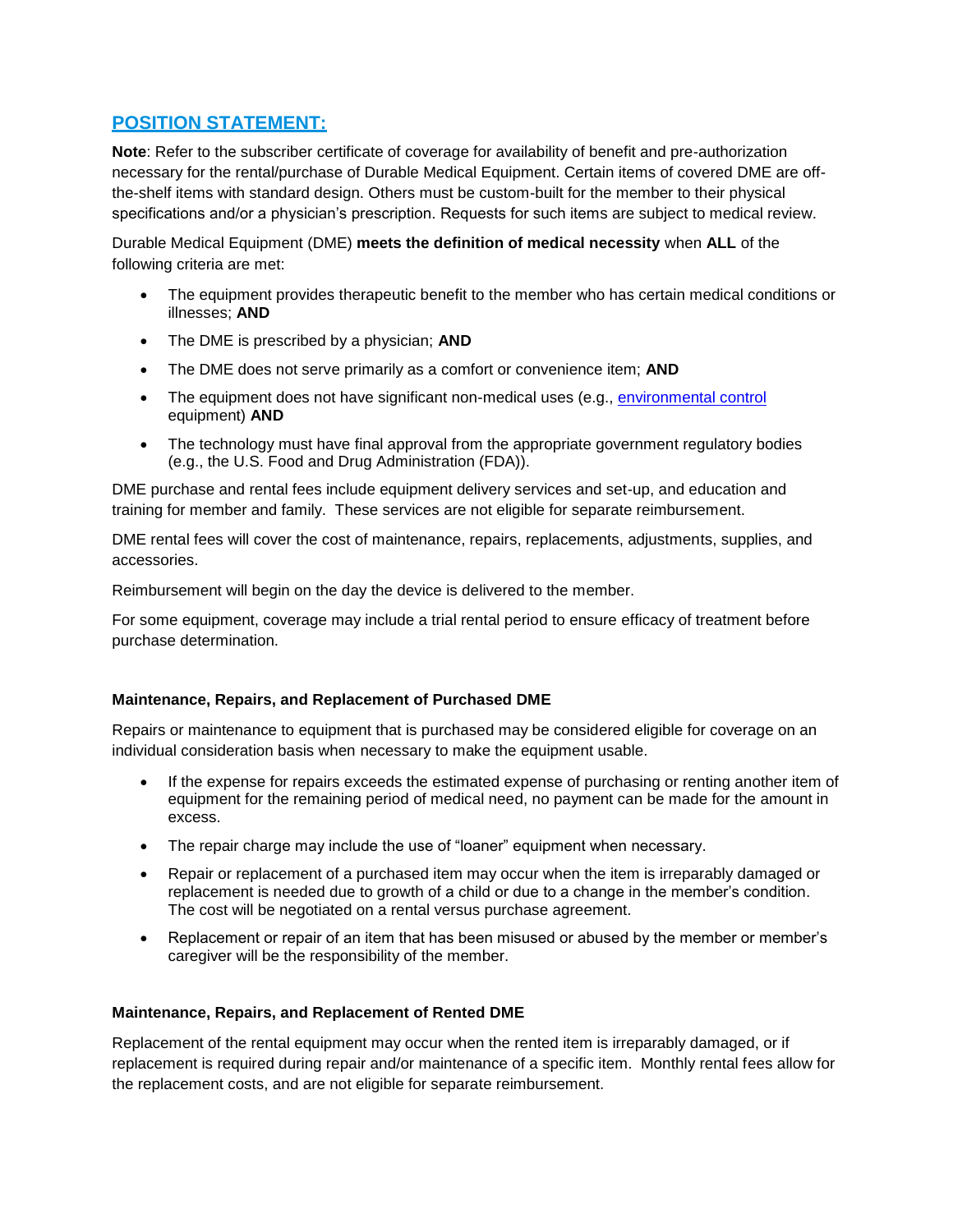#### **Coverage for Optional DME Features**

Optional DME equipment or features will be reviewed on an individual consideration basis for medical necessity.

Optional DME equipment or accessories are generally considered contract exclusions and are not eligible for coverage unless covered per specific contract benefit:

- Optional equipment or features are intended primarily for convenience or upgrades beyond what is necessary to meet the member's legitimate medical needs. Examples include: decorative items, unique materials (e.g. magnesium, wheelchair wheels, lights, extra batteries, etc.); **OR**
- The equipment serves primarily as a comfort or convenience item. Examples include: tray, back packs, wheelchair racing equipment; **OR**
- The equipment services as [exercise equipment;](#page-3-0) **OR**
- The devices and equipment are used to enhance the environment setting (for example; air conditioners, humidifiers, air filters, portable Jacuzzi pumps). These are not primarily medical in nature and will not be eligible for coverage; **OR**
- Commercially-available furniture (i.e., including but not limited to CraftMatic, SleepNumber, Tempurpedic beds, bed wedges, reclining chairs, etc.); **OR**
- Repair or replacement is requested for a non-covered item; **OR**
- Accessories are requested for a non-covered item; **OR**
- Replacement or repair of an item is due to misuse or abuse by the member or member's caregiver.

Equipment delivery services and set-up, education and training for member and family, and nursing visits, are not eligible for separate reimbursement regardless of agreement to rent or purchase.

#### <span id="page-2-0"></span>**BILLING/CODING INFORMATION:**

The appropriate HCPCS code should be used describing the durable medical equipment (E0100 – E8002; and K0001 – K0899).

#### <span id="page-2-1"></span>**REIMBURSEMENT INFORMATION:**

Refer to sections entitled **[POSITION STATEMENT](#page-1-0)** and **[OTHER](#page-3-2)**.

#### <span id="page-2-2"></span>**PROGRAM EXCEPTIONS:**

**Federal Employee Program (FEP):** Follow FEP guidelines.

**State Account Organization (SAO):** Follow SAO guidelines.

**Medicare Advantage products:** The following were reviewed on the last guideline reviewed date:

- Medicare Claims Processing Manual Chapter 20- Durable Medical Equipment, Prosthetics, Orthotics, and Supplies (DMEPOS); accessed at cms.gov.
- National Coverage Determination (NCD) for Durable Medical Equipment Reference List (280.1); accessed at cms.gov.
- DMERC Local Coverage Determinations (LCDs); accessed at cgsmedicare.com.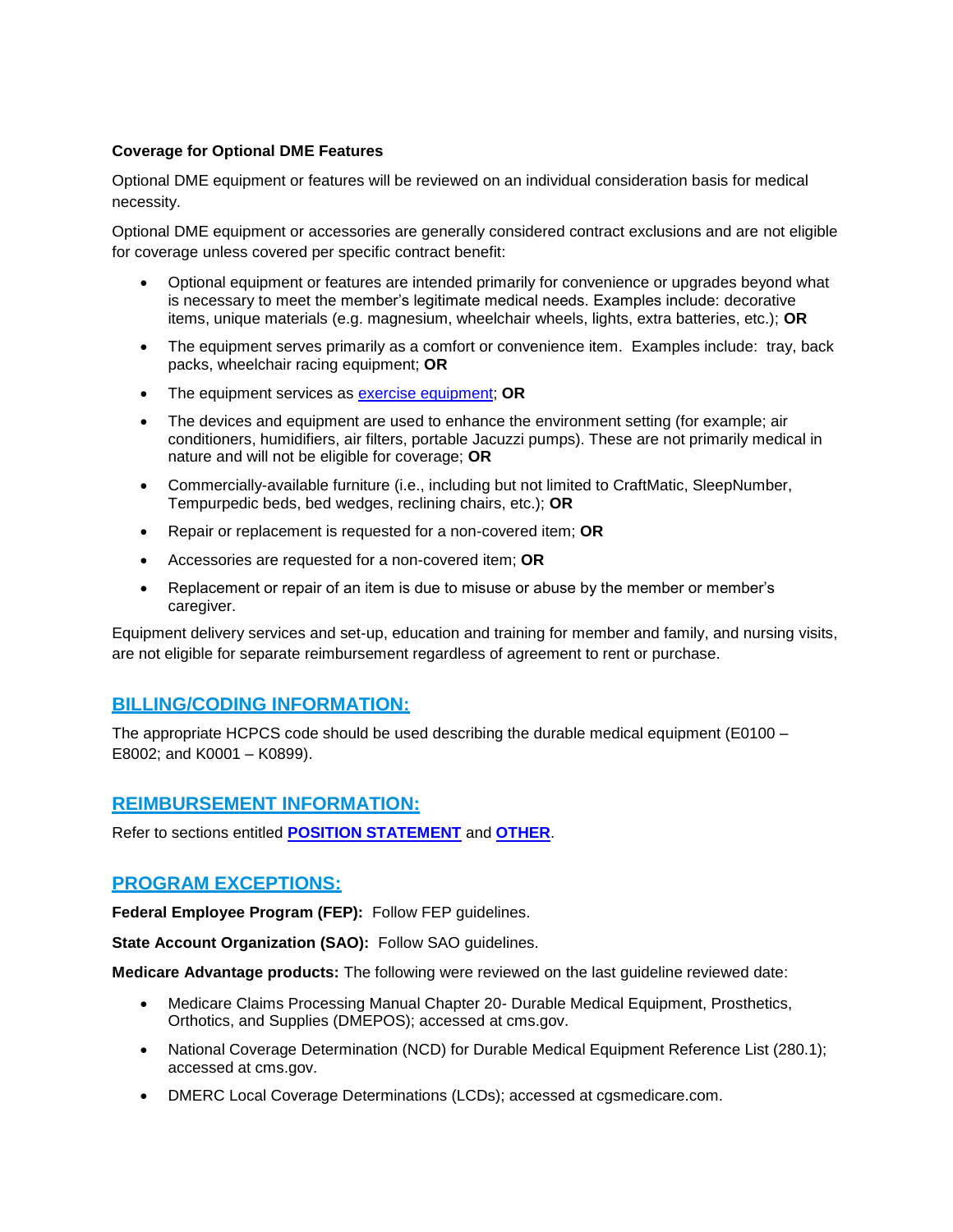## <span id="page-3-0"></span>**DEFINITIONS:**

**Comfort or Convenience:** a convenience item is any object/device that increases physical comfort without serving a medically necessary purpose, such as a bedside table.

**Condition:** a disease, illness, ailment, injury, bodily malfunction, or pregnancy.

**Durable Medical Equipment (DME):** equipment furnished by a supplier or a [Home Health Agency](#page-3-0) that (1) can withstand repeated use; (2) is primarily and customarily used to serve a medical purpose; (3) not for comfort or convenience; (4) generally is not useful to an individual in the absence of a Condition; and (5) is appropriate for use in the home.

**Durable Medical Equipment Provider:** a person or entity that is properly licensed, if applicable, under Florida law (or a similar applicable law of another state) to provide home medical equipment, oxygen therapy services, or dialysis supplies in the patient's home under a Physician's prescription.

**Environmental Control:** environmental control equipment is any device or appliance that alters or maintains the conditions in the existing surroundings, such as an air conditioning unit.

**Exercise equipment:** exercise equipment is any device or object that serves as a means to allow for energetic physical action or exertion in order to train, strengthen or condition all or part of the human body.

**Furniture:** furniture items are movable articles or accessories which serve as a place upon which to rest (people or things) or in which things are placed or stored, such as a chair or a dresser.

**Home Health Agency:** a properly licensed agency or organization which provides health services in the home pursuant to Chapter 400 of the Florida Statutes, or similar applicable law of another state.

## <span id="page-3-1"></span>**RELATED GUIDELINES:**

**[Home Health Care, 01-99500-01](http://mcgs.bcbsfl.com/MCG.aspx?mcgId=01-99500-01&pv=false)**

**[Investigational Services, 09-A0000-03](http://mcgs.bcbsfl.com/MCG.aspx?mcgId=09-A0000-03&pv=false)**

**[Non-Covered Services, 09-A0000-00](http://mcgs.bcbsfl.com/MCG.aspx?mcgId=09-A0000-00&pv=false)**

Refer to the [DME Table](#page-6-0) and other individual MCGs for additional information on specific DME items.

## <span id="page-3-2"></span>**OTHER:**

The [DME Table](#page-6-0) represents some of the more commonly encountered items, which may be submitted as **DME.** The list is not all-inclusive as new devices are constantly being invented and marketed. When an item is encountered which is not on the list, the item must be reviewed for medical necessity. The following information may be required documentation to support medical necessity: Physician history and physical, physician treatment notes, treatment plan, and radiology reports, surgical reports, physical therapy notes (if applicable).

#### **LOINC Codes:**

| <b>Documentation Table</b> | <b>LOINC</b> | <b>LOINC Time</b> | <b>LOINC Time Frame Modifier Codes</b> |
|----------------------------|--------------|-------------------|----------------------------------------|
|                            |              | Frame             |                                        |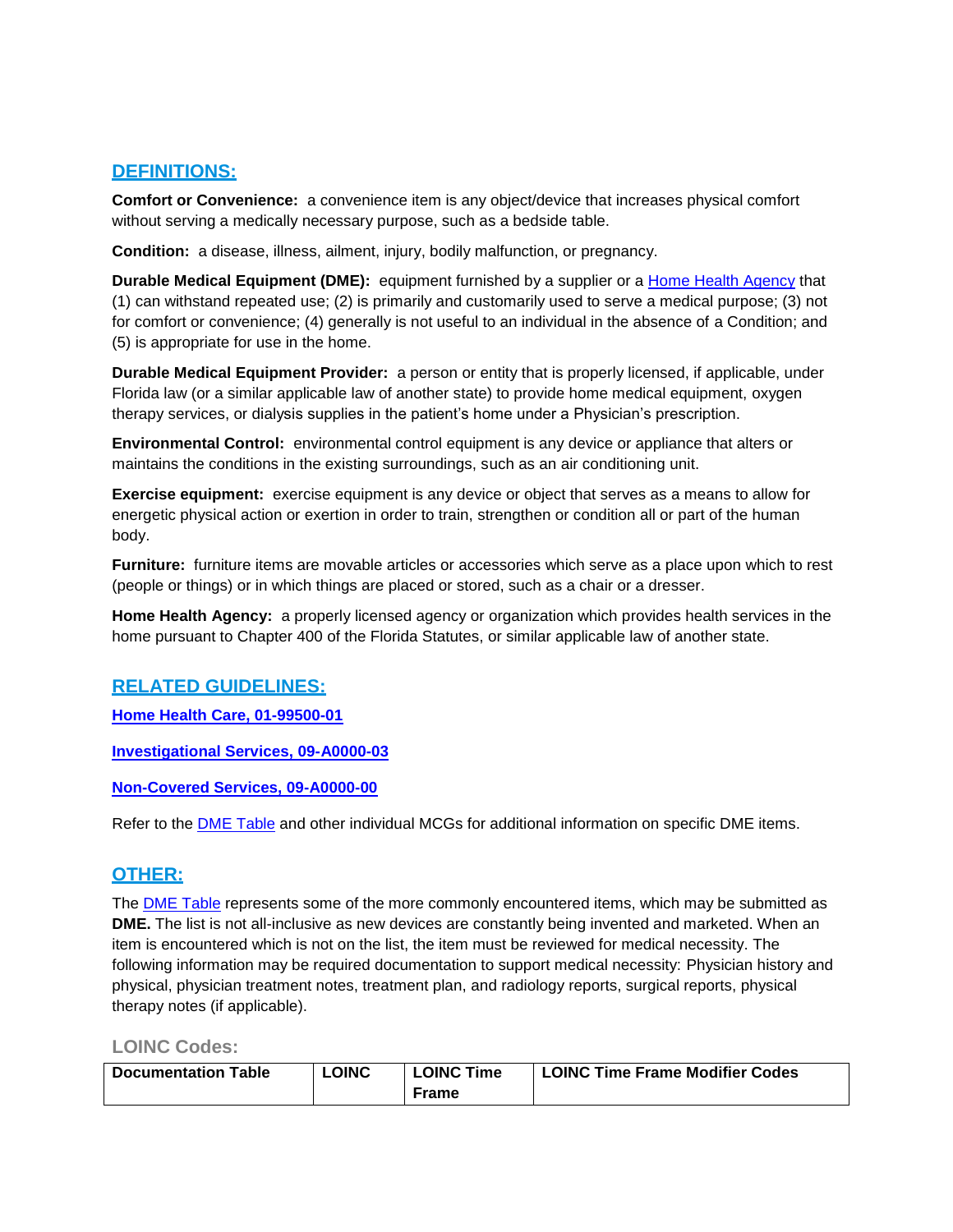|                                    | <b>Codes</b> | <b>Modifier Code</b> | <b>Narrative</b>                                                                                                                                    |
|------------------------------------|--------------|----------------------|-----------------------------------------------------------------------------------------------------------------------------------------------------|
| Physician history and<br>physical  | 28626-0      | 18805-2              | Include all data of the selected type that<br>represents observations made six months<br>or fewer before starting date of service for<br>the claim. |
| Physician treatment/visit<br>notes | 18733-6      | 18805-2              | Include all data of the selected type that<br>represents observations made six months<br>or fewer before starting date of service for<br>the claim. |
| Treatment plan                     | 18776-5      | 18805-2              | Include all data of the selected type that<br>represents observations made six months<br>or fewer before starting date of service for<br>the claim. |
| Radiology study report             | 18726-0      | 18805-2              | Include all data of the selected type that<br>represents observations made six months<br>or fewer before starting date of service for<br>the claim. |
| Physician operative note           | 28573-4      | 18805-2              | Include all data of the selected type that<br>represents observations made six months<br>or fewer before starting date of service for<br>the claim. |
| Physical therapy notes             | 28579-1      | 18805-2              | Include all data of the selected type that<br>represents observations made six months<br>or fewer before starting date of service for<br>the claim. |

## <span id="page-4-0"></span>**REFERENCES:**

- 1. Beeson T, Davis C. PI90 An Innovative Technique for Managing Female Urinary Incontinence in Acute and Critically Ill Women. Wound, Ostomy and Continence Nurses Society Annual Conference; Philadelphia, Pennsylvania, June 3-6, 2018; accessed at wocn.confex.com.
- 2. Centers for Medicare and Medicaid Services (CMS), Medicare Claims Processing Manual Chapter 20- Durable Medical Equipment, Prosthetics, Orthotics, and Supplies (DMEPOS); accessed at cms.gov.
- 3. Centers for Medicare and Medicaid Services (CMS) National Coverage Determination for Durable Medical Equipment Reference List (280.1); accessed at cms.gov.
- 4. CGS Administrators, LLC. Region C Medicare DMERC Local Coverage Determinations (LCDs); accessed at cgsmedicare.com.
- 5. Code of Federal Regulations; accessed at cms.gov.
- 6. Eckert L, Mattia L, et al. Reducing the Risk of Indwelling Catheter-Associated Urinary Tract Infection in Female Patients by Implementing an Alternative Female External Urinary Collection Device: A Quality Improvement Project. J Wound Ostomy Continence Nurs. Jan/Feb 2020;47(1):50-53.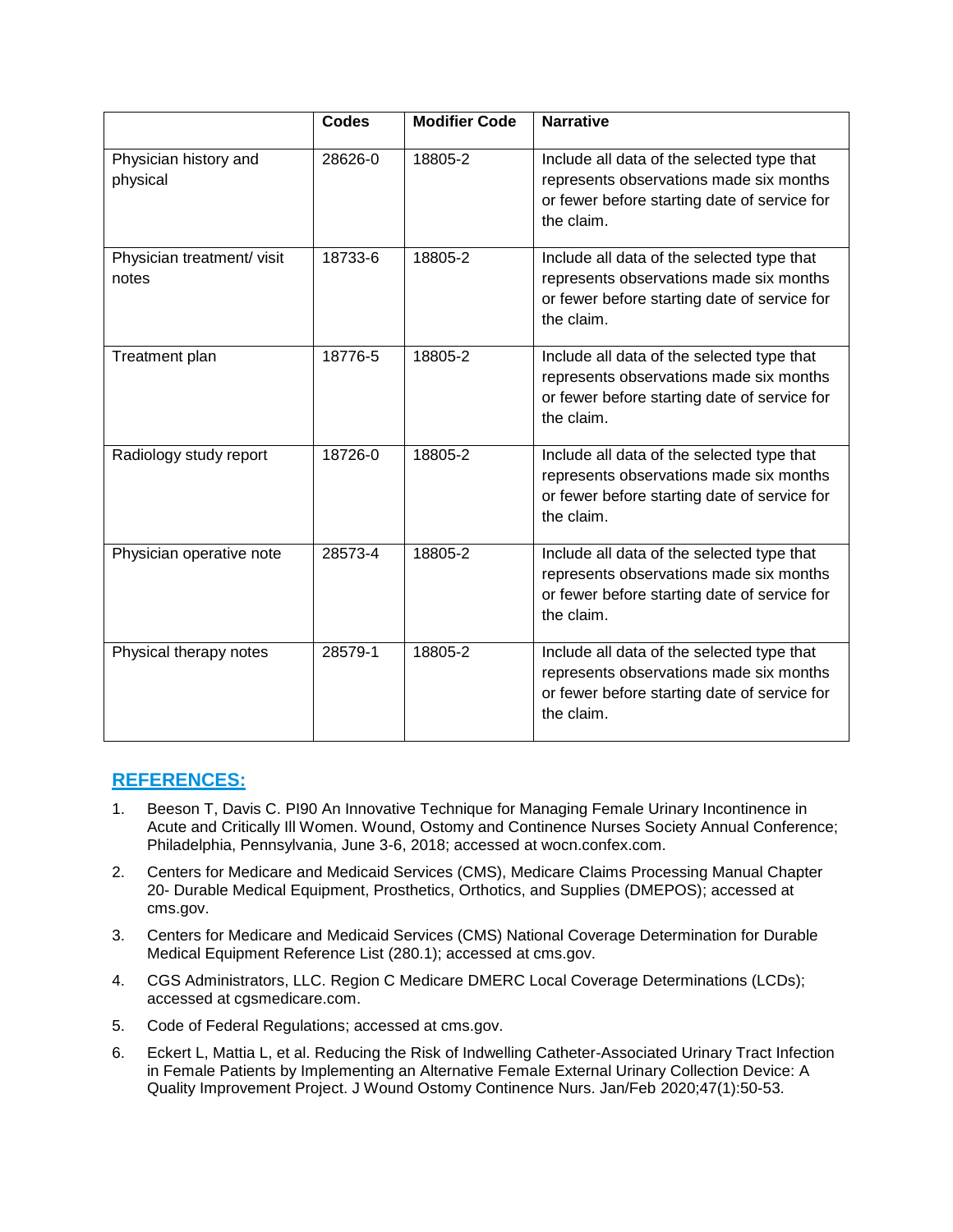- 7. Rearigh L, Gillett G, et al. Effect of an external urinary collection device for women on institutional catheter utilization and catheter-associated urinary tract infections. Infect Control Hosp Epidemiol. 2021 May;42(5):619-621.
- 8. Rose G, Pyle-Eilola AL. The Effect of Urine Collection with a Novel External Catheter Device on Common Urine Chemistry and Urinalysis Results. J Appl Lab Med. 2021 Jun 18;jfab054. PMID:34142131.
- 9. Uhr A, Glick L, et al. How I Do It: PureWick female external catheter: a non-invasive urine management system for incontinent women. Can J Urol. 2021 Jun;28(3):10669-10672. PMID: 34129459.
- 10. U.S. Food and Drug Administration (FDA); accessed at fda.gov.
- 11. Warren C, Fosnacht JD, Tremblay EE. Implementation of an external female urinary catheter as an alternative to an indwelling urinary catheter. Am J Infect Control. 2021 Jun;49(6):764-768.
- 12. Zavodnick J, Harley C, et al. Effect of a Female External Urinary Catheter on Incidence of Catheter-Associated Urinary Tract Infection. Cureus. 2020 Oct 23;12(10):e11113. PMID: 33240709.

## **COMMITTEE APPROVAL:**

This Medical Coverage Guideline (MCG) was approved by the Florida Blue Medical Policy & Coverage Committee on 08/27/20.

## <span id="page-5-0"></span>**GUIDELINE UPDATE INFORMATION:**

| 12/05/02 | Medical Coverage Guideline Reformatted and DME Table developed.                                                                                                |
|----------|----------------------------------------------------------------------------------------------------------------------------------------------------------------|
| 01/01/03 | Annual HCPCS coding update (added E0761).                                                                                                                      |
| 12/15/04 | Scheduled review; added items to DME Table with cross-references to existing MCGs.                                                                             |
| 01/15/05 | Annual HCPCS coding update (gait trainer added to DME table).                                                                                                  |
| 07/01/05 | 3 <sup>rd</sup> Quarter HCPCS coding update (added enuresis alarm to DME table); added gait<br>belts to DME table; revised information regarding gait trainer. |
| 10/15/05 | Revision; added portable, battery-powered, hand held nebulizer to DME table.                                                                                   |
| 01/01/06 | Annual HCPCS coding update; (commode seat lift mechanisms, standing frames, and<br>transfer boards and devices added to DME Table).                            |
| 11/15/06 | Scheduled review; update DME Table; add "post-vitrectomy face-down devices" to<br>DME table; added cross-references to other individual DME MCGs.              |
| 07/15/07 | DME Table updated to remove cross-reference links to archived MCGs.                                                                                            |
| 09/15/07 | Reviewed; reformatted guideline; updated references.                                                                                                           |
| 11/15/09 | Scheduled review; position statements unchanged; DME table and references updated.                                                                             |
| 06/01/12 | Revision: revised DME Table reference to breast pumps.                                                                                                         |
| 09/06/13 | Revision: revised DME Table reference to electric breast pumps; Program Exception                                                                              |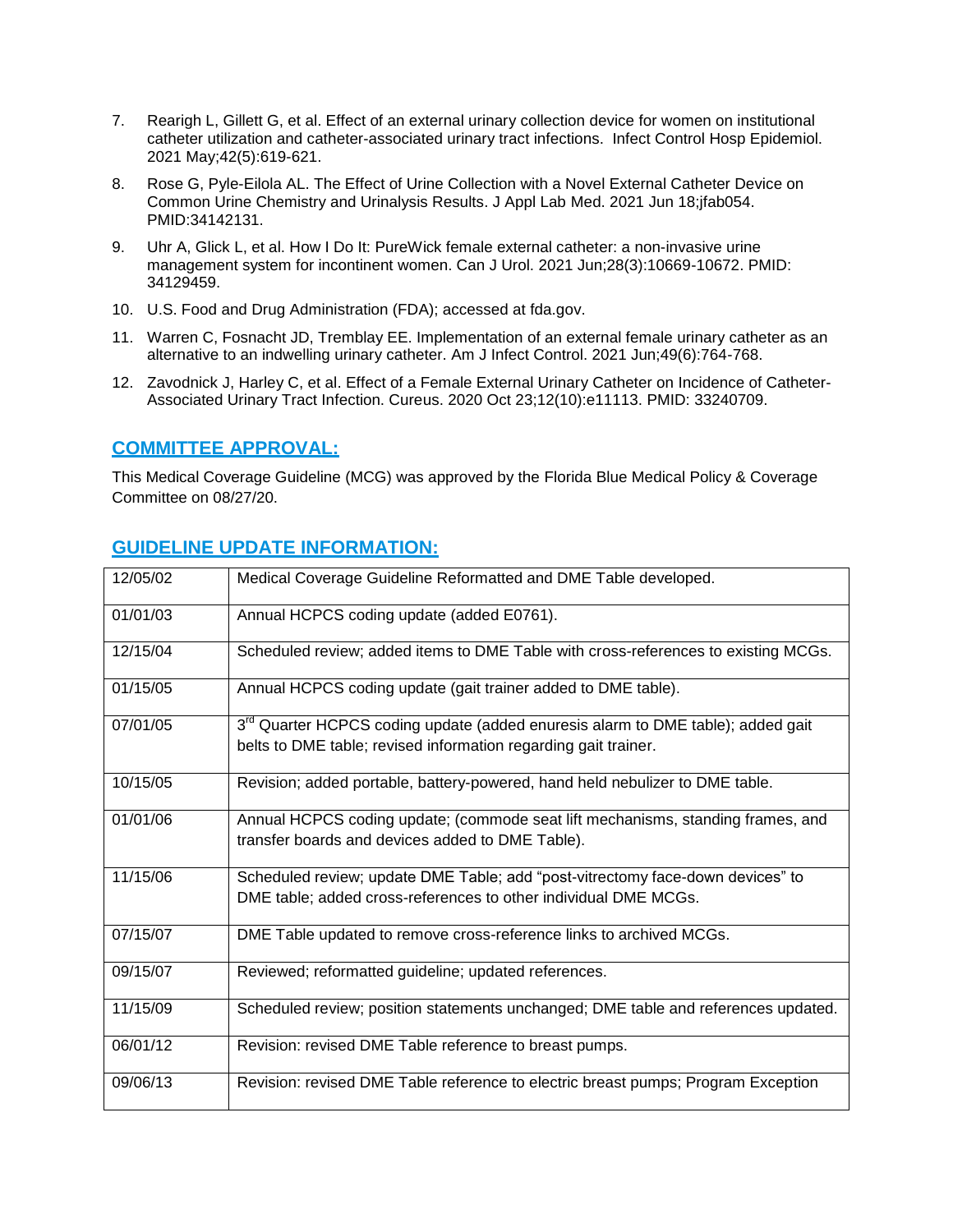|          | section updated; references updated.                                           |
|----------|--------------------------------------------------------------------------------|
| 03/15/15 | Revisions and reformatting, including DME Table.                               |
| 06/15/18 | Updates to DME Table.                                                          |
| 10/15/18 | Review; coverage maintained, Other section, DME table, and references updated. |
| 11/28/18 | Update to DME Table; Removed entry for Chair, Auto-Tilt (Chair And Mechanism). |
| 08/15/20 | Update to DME Table; added ReWalk.                                             |
| 09/15/20 | Review; Position statements maintained; DME table and references updated.      |
| 10/01/20 | Quarterly CPT/HCPCS update. Added K1007.                                       |
| 09/15/21 | Update to DME Table: PureWick Urine Collection System added.                   |

## <span id="page-6-0"></span>**DME TABLE**

<span id="page-6-1"></span>

| <b>Ambulatory Assist</b><br><b>Devices</b>           | <b>Diabetic</b><br><b>Equipment/Supplies</b>                       | <b>Heat and Cold</b><br><b>Applications</b>                                                            | <b>Positive Airway</b><br><b>Pressure Devices</b> |
|------------------------------------------------------|--------------------------------------------------------------------|--------------------------------------------------------------------------------------------------------|---------------------------------------------------|
| <b>Bath and Toilet Aids</b>                          | <b>Electrical Neuromuscular/</b><br><b>Bone Growth Stimulators</b> | <b>Light Sources/</b><br><b>Equipment</b>                                                              | <b>Wheelchairs</b><br>(Mobility Equipment)        |
| <b>Beds/Bedding</b><br>Accessories/Cushions/<br>Pads | <b>Environmental Control</b><br><b>Devices</b>                     | <b>Monitoring</b><br><b>Equipment</b>                                                                  | <b>Wound Care</b><br>Equipment                    |
| <b>Communication Devices</b>                         | <b>Exercise and Massage</b><br><b>Equipment</b>                    | <b>Oxygen and Respiratory</b><br>Equipment/<br><b>Humidifiers/Dehumidifiers</b>                        | <b>Miscellaneous</b><br><b>Equipment/Devices</b>  |
| <b>Compression</b><br><b>Pumps/Garments/Devices</b>  | <b>Furniture</b><br>(Chairs, Tables)                               | <b>Patient Lifts/Transfer</b><br><b>Equipment/Elevators</b>                                            |                                                   |
| DMERC LCDs located at cgsmedicare.com.               |                                                                    | Note: For Medicare Advantage products refer to CMS NCDs located at cms.gov and Region C Medicare       |                                                   |
|                                                      |                                                                    | <b>Ambulatory Assist Devices</b>                                                                       |                                                   |
| <b>Item</b>                                          | <b>Description</b>                                                 | <b>Guidelines</b>                                                                                      | Coverage                                          |
| Canes and Accessories                                | A wooden stick or<br>metal rod used for<br>support in walking.     | Medically necessary for<br>patients with impaired<br>ambulation or vision when<br>medically indicated. | Approve                                           |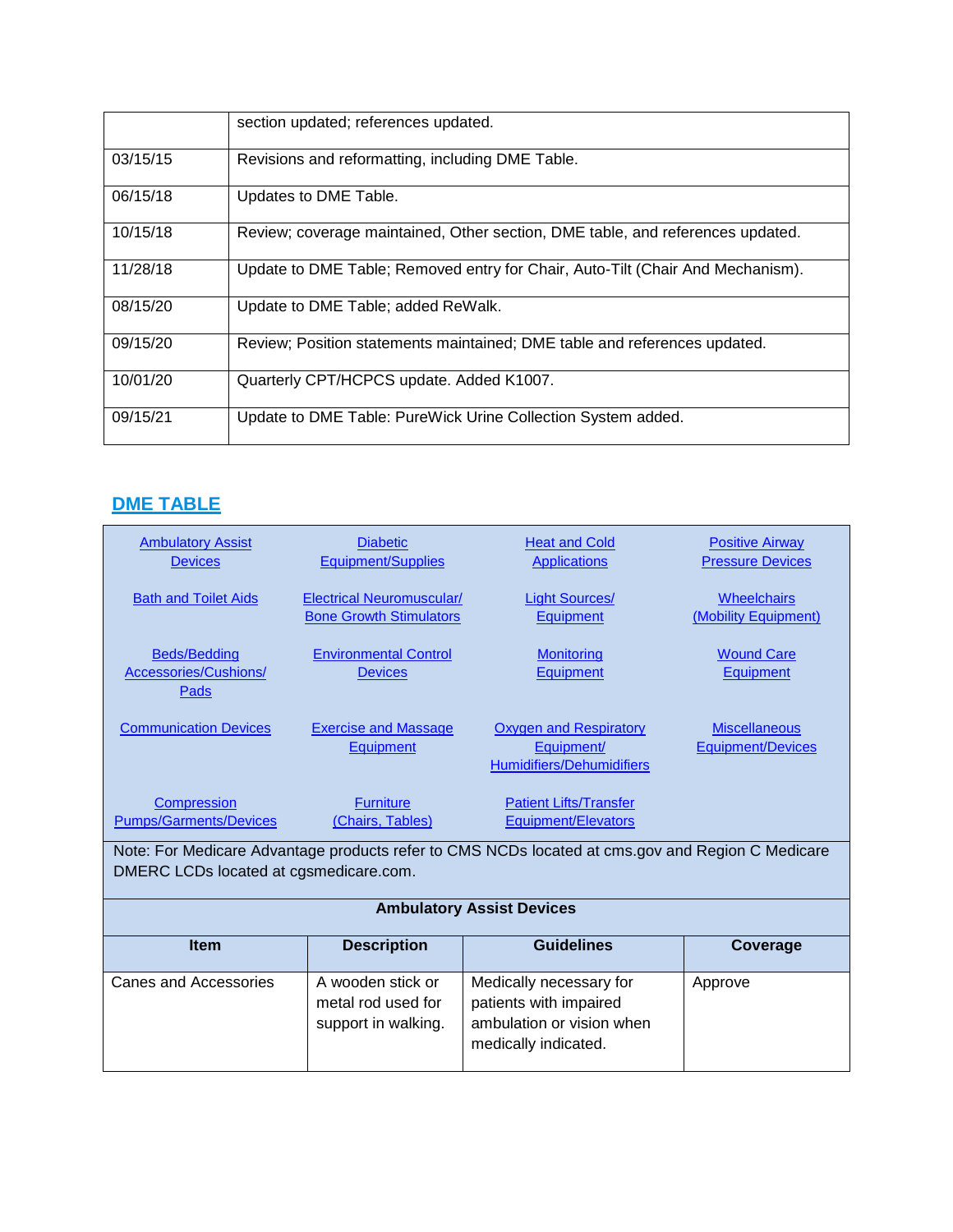| <b>Crutches and Accessories</b>                                                                                                                                            | A support typically<br>fitting under the<br>armpit for use by<br>the disabled in<br>walking.                                                                                                                                                       | Medically necessary for<br>patients with impaired<br>ambulation when medically<br>indicated.                                                                                                                                                                                                                                                                                                                                                                                                                            | Approve         |
|----------------------------------------------------------------------------------------------------------------------------------------------------------------------------|----------------------------------------------------------------------------------------------------------------------------------------------------------------------------------------------------------------------------------------------------|-------------------------------------------------------------------------------------------------------------------------------------------------------------------------------------------------------------------------------------------------------------------------------------------------------------------------------------------------------------------------------------------------------------------------------------------------------------------------------------------------------------------------|-----------------|
| <b>Gait Trainer</b><br>(E8000-E8002)                                                                                                                                       | A device made of<br>lightweight metal<br>tubing, sometimes<br>with wheels, for<br>patients who need<br>more support for<br>walking than that<br>given by a cane or<br>a crutch.                                                                    | Medically necessary when<br>prescribed by a physician to<br>provide support to the patient<br>similar to a walker but<br>because the gait trainer has<br>items such as arm prompts,<br>chest prompts, and<br>stabilizing belts, the gait<br>trainer provides support,<br>such that if a patient were to<br>lose their balance or lose<br>their strength the gait trainer<br>will support the patient to<br>avoid falling.                                                                                               | Approve         |
| <b>ReWalk (K1007)</b>                                                                                                                                                      | A wearable robotic<br>exoskeleton<br>system.                                                                                                                                                                                                       | See MCG Investigational<br>Services, 09-A0000-03.                                                                                                                                                                                                                                                                                                                                                                                                                                                                       | Investigational |
| Roll-A-Bout Crutch<br>Substitute, Knee<br>crutch/hands-free walker<br>(e.g., Roll-A-Bout walker,<br>RollerAid™, iWALKFree™,<br>Easy Crutch, Turning Leg<br>Caddy®) (E0118) | An assistive 4-<br>wheeled device,<br>similar to a walker<br>but with a handle<br>and a support pad<br>on which the<br>patient places the<br>knee of the injured<br>leg, while<br>ambulating with the<br>non-injured leg, or<br>hands-free crutch. | Medically necessary in lieu of<br>a standard walker for patients<br>following below knee injuries<br>when their condition is such<br>that they are unable to bear<br>weight on the affected leg<br>and:<br>Unable to use crutches due<br>to an inability to support<br>upper body, OR<br>Lack of an upper extremity to<br>sustain weight with crutches,<br>standard walkers or other<br>standard ambulatory assist<br>devices, OR<br>The patient has tried and<br>failed use of a standard<br>ambulatory assist device. | Approve         |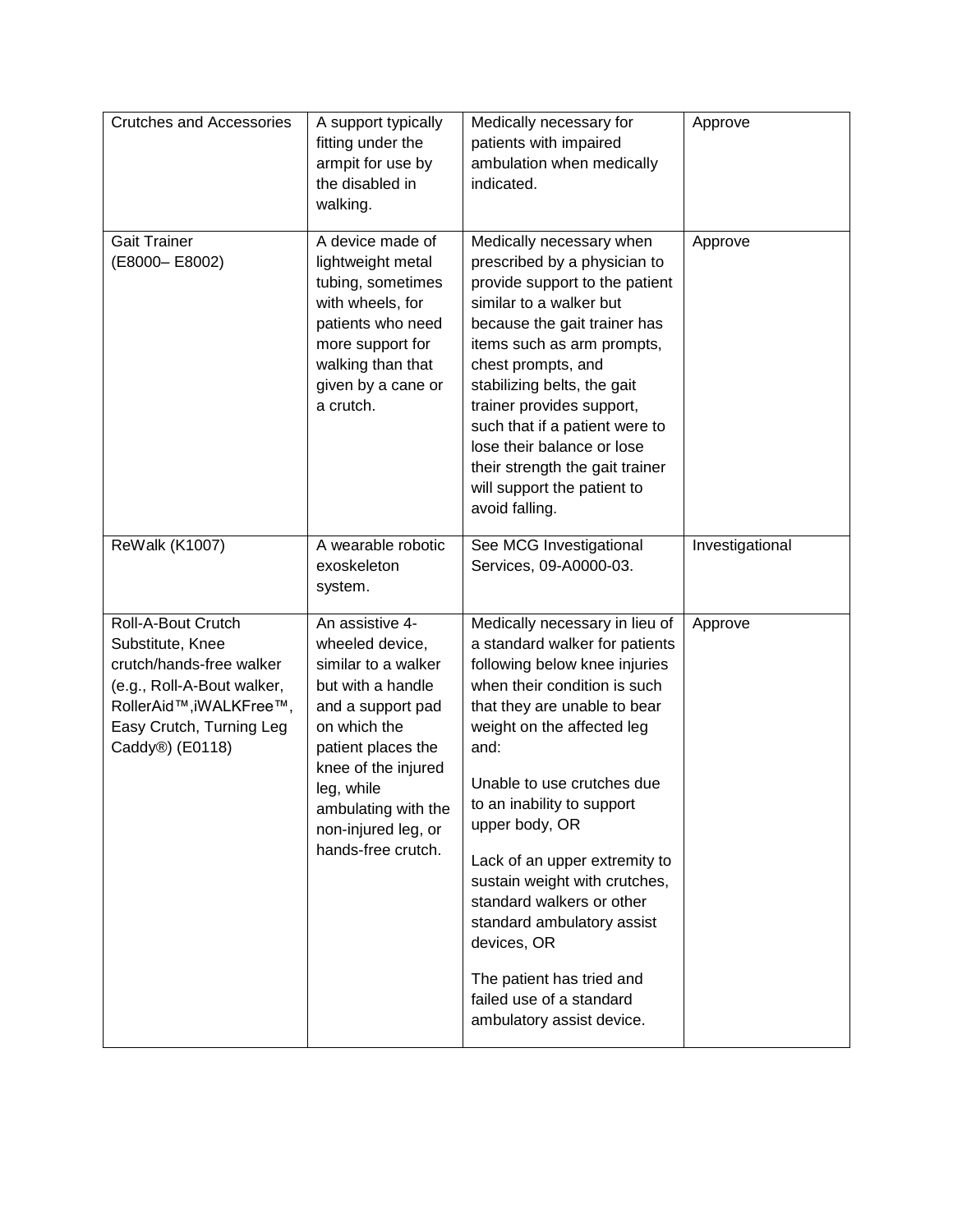| Stander / Prone Stander<br>( E0638)<br>One position (e.g. upright,<br>supine or prone stander),<br>any size including<br>pediatric, with or without<br>wheels<br>Passive (static) stander: A<br>passive stander remains in<br>one place, sometimes has<br>casters but cannot be self-<br>propelled; most<br>prone/supine | A device used to<br>accommodate both<br>adults and children<br>in the standing<br>position when they<br>are unable to obtain<br>optimum<br>positioning due to a<br>disease process.                                                                                                                                                                                                                                                                                                                                            | Medically necessary when<br>prescribed by a physician as<br>part of a therapeutic program<br>to prevent contractures (hip,<br>knees, ankles), reduce<br>spasticity, and prevent<br>pressure ulcers through a<br>change of position. Standing<br>may also alleviate pain or<br>discomfort from other<br>prolonged positions, assist<br>healthy skeletal<br>development. Replacement<br>standers are considered<br>medically necessary when<br>the stander's adjustments no<br>longer can accommodate the<br>patient's growth. | Approve |
|--------------------------------------------------------------------------------------------------------------------------------------------------------------------------------------------------------------------------------------------------------------------------------------------------------------------------|--------------------------------------------------------------------------------------------------------------------------------------------------------------------------------------------------------------------------------------------------------------------------------------------------------------------------------------------------------------------------------------------------------------------------------------------------------------------------------------------------------------------------------|------------------------------------------------------------------------------------------------------------------------------------------------------------------------------------------------------------------------------------------------------------------------------------------------------------------------------------------------------------------------------------------------------------------------------------------------------------------------------------------------------------------------------|---------|
| Standing Frame System,<br>Multi-Position or Mobile<br>(E0637, E0641, E0642)                                                                                                                                                                                                                                              | Examples: 3-way<br>stander, dynamic<br>stander, any size<br>including pediatric.<br>Active stander: An<br>active stander<br>creates reciprocal<br>movement of the<br>arms legs while<br>standing. Most of<br>these are sit- to-<br>stand type devices.<br>Mobile (dynamic)<br>stander: User can<br>self-propel a mobile<br>stander if they have<br>upper body<br>strength to push a<br>manual wheelchair.<br>Some standers are<br>also available with<br>powered mobility;<br>(also known as<br>multi-positioning<br>standers) | Deluxe item.                                                                                                                                                                                                                                                                                                                                                                                                                                                                                                                 | Deny    |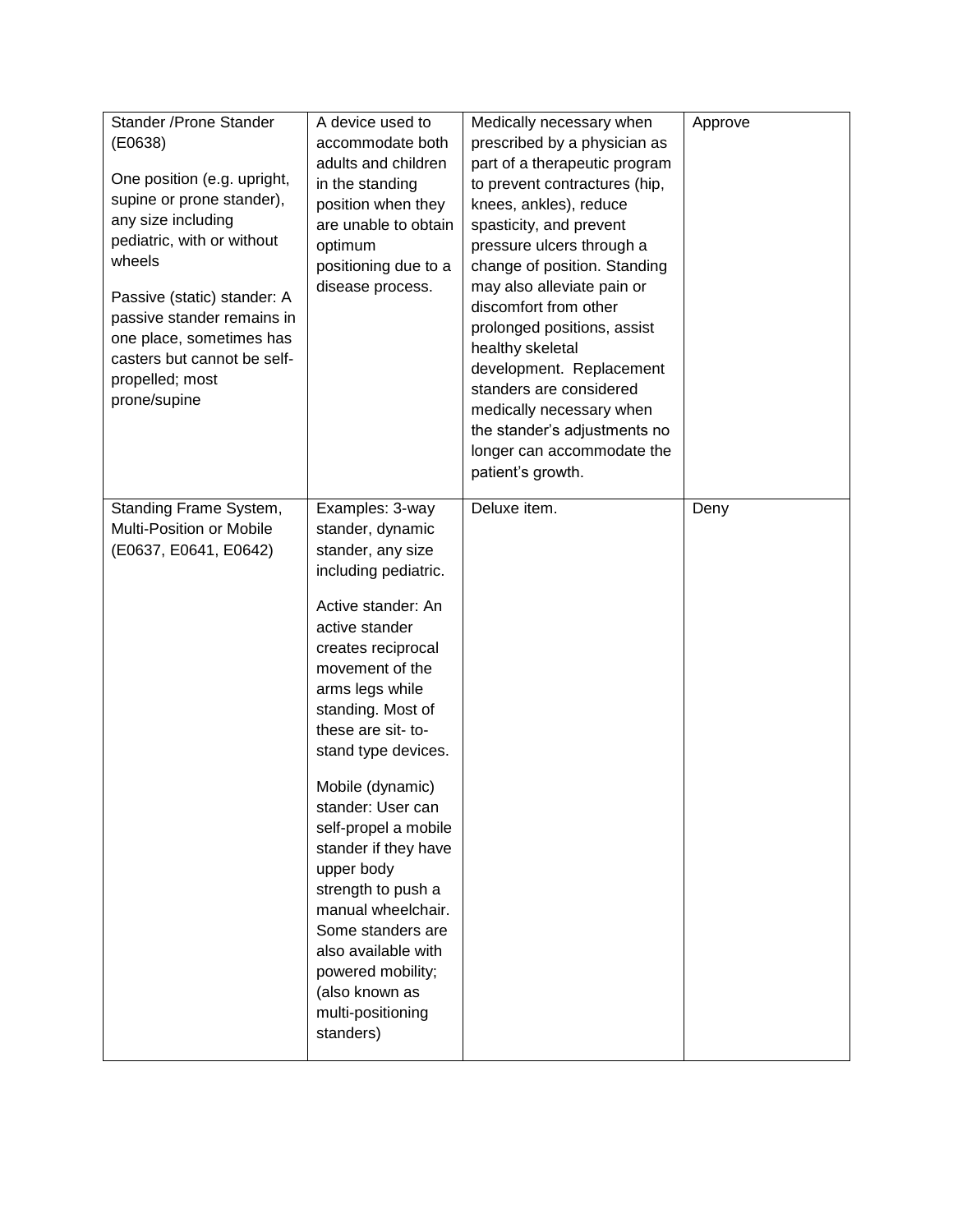| <b>Bath and Toilet Aids</b>                                                                                                                                                                                                                             |                     |
|---------------------------------------------------------------------------------------------------------------------------------------------------------------------------------------------------------------------------------------------------------|---------------------|
| Considered a self-help item.                                                                                                                                                                                                                            | Deny                |
| Medically necessary for<br>patients with impaired<br>ambulation who needs<br>greater stability and security<br>than can be provided by a<br>cane or crutches and who<br>weigh more than 300 pounds<br>when medically indicated.<br>than that given by a | Approve             |
| Medically necessary for<br>patients with impaired<br>ambulation who needs<br>greater stability and security<br>than can be provided by a<br>cane or crutches when<br>medically indicated.                                                               | Approve             |
| wheels, for patients                                                                                                                                                                                                                                    | heaver metal tubing |

| <b>Item</b>                         | <b>Description</b>                                                                                                                                                                      | <b>Guidelines</b>                                                                                                  | Coverage |
|-------------------------------------|-----------------------------------------------------------------------------------------------------------------------------------------------------------------------------------------|--------------------------------------------------------------------------------------------------------------------|----------|
| Bathroom Equipment                  | Accessory<br>equipment utilized<br>in the bathroom<br>that increases<br>comfort of use.<br>Includes items such<br>as bathtub lifts,<br>bathtub seats, tub<br>rails, tub chairs,<br>etc. | Convenience items.                                                                                                 | Deny     |
| Bed Pan                             | As titled.                                                                                                                                                                              | Medically necessary for<br>bedridden patients.                                                                     | Approve  |
| Commode, Bedside and<br>Accessories | A portable toilet.                                                                                                                                                                      | Medically necessary for<br>patients confined to a bed, a<br>room or one floor of their<br>home without a bathroom. | Approve  |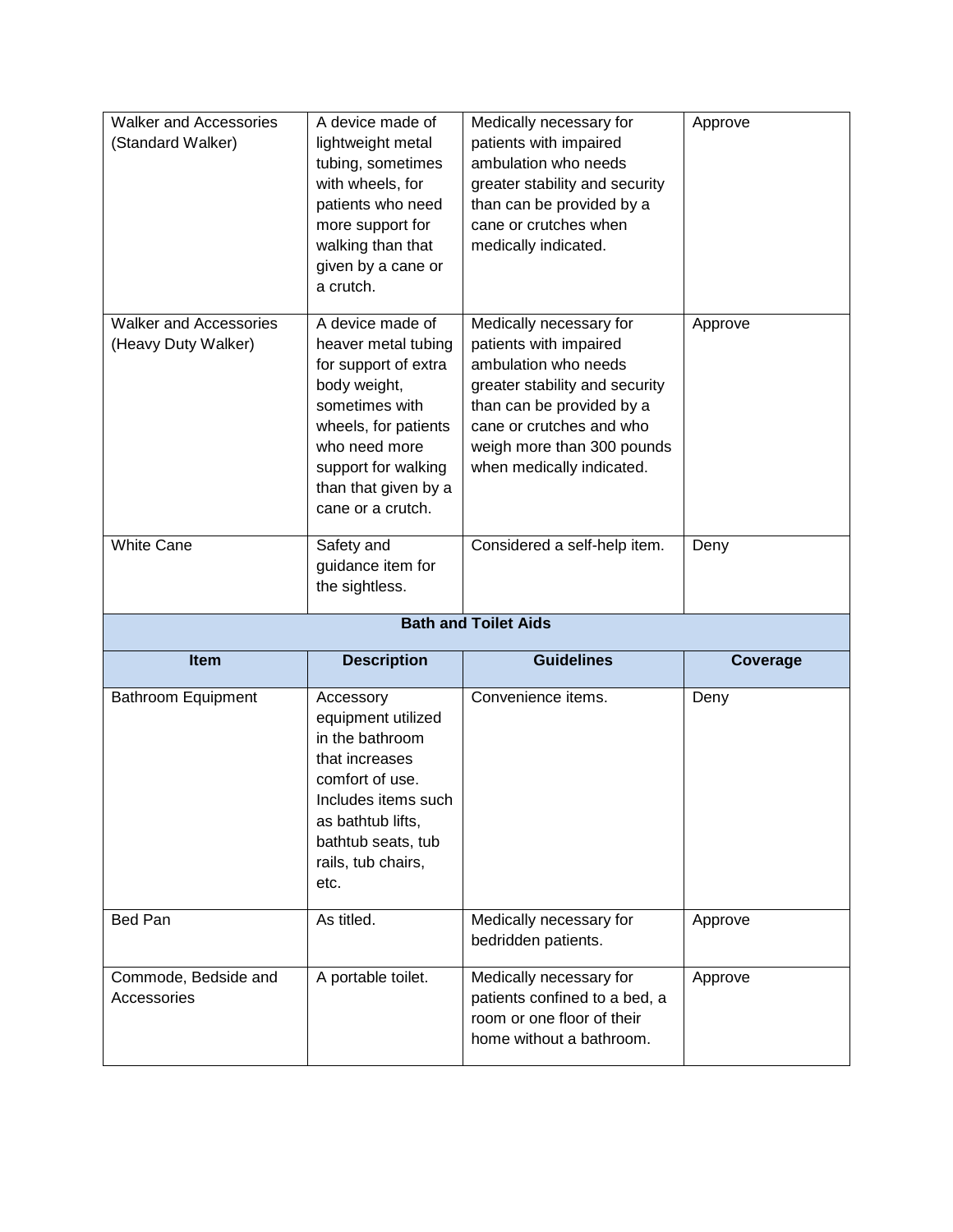<span id="page-10-0"></span>

| Commode Chair with<br><b>Integrated Seat Lift</b>                                                                | Commode chair<br>with integrated seat<br>lift mechanism,<br>electric or non-<br>electric, any type.                          | Convenience/deluxe item.                                                                                         | Deny     |
|------------------------------------------------------------------------------------------------------------------|------------------------------------------------------------------------------------------------------------------------------|------------------------------------------------------------------------------------------------------------------|----------|
| <b>Commode Seat Lift</b><br>Mechanism                                                                            | Seat lift mechanism<br>placed over or on<br>top of toilet, any<br>type.                                                      | Convenience/deluxe item.                                                                                         | Deny     |
| PureWick™ Urine<br>Collection System (K1006)                                                                     | <b>External catheter</b><br>used with urine<br>collection system.                                                            | See MCG Investigational<br>Services, 09-A0000-03.                                                                | Deny     |
| Sauna Bath                                                                                                       | A small room used<br>for a dry heat bath.                                                                                    | Does not meet DME criteria.                                                                                      | Deny     |
| Sitz Bath                                                                                                        | A device shaped<br>like a chair in which<br>one bathes in a<br>sitting position,<br>immersing only the<br>hips and buttocks. | Medically necessary for<br>treatment of infection or<br>injury of the perineal area<br>when medically indicated. | Approve  |
| <b>Toilet Seat (Includes</b><br>Raised)                                                                          | As titled.                                                                                                                   | Does not meet DME criteria.<br>See also MCG Non-Covered<br>Services, 09-A0000-00.                                | Deny     |
| Urinals<br>(Male and Female)<br>(Autoclavable)                                                                   | A receptacle used<br>for urination for a<br>patient in bed.                                                                  | Medically necessary for<br>bedridden patients.                                                                   | Approve  |
| Whirlpool<br>(i.e. Jacuzzis, Hot Tubs,<br>Swimming Pools,<br>Whirlpool Bath Equipment,<br>Pumps, Portable Pumps) | A therapeutic bath<br>in which all or part<br>of the body is<br>exposed to forceful<br>whirling currents of<br>hot water.    | Not suitable for home use.<br>Whirlpool therapy is a<br>professional service.                                    | Deny     |
|                                                                                                                  |                                                                                                                              | <b>Beds/Bedding Accessories/Cushions/Pads</b>                                                                    |          |
| Item                                                                                                             | <b>Description</b>                                                                                                           | <b>Guidelines</b>                                                                                                | Coverage |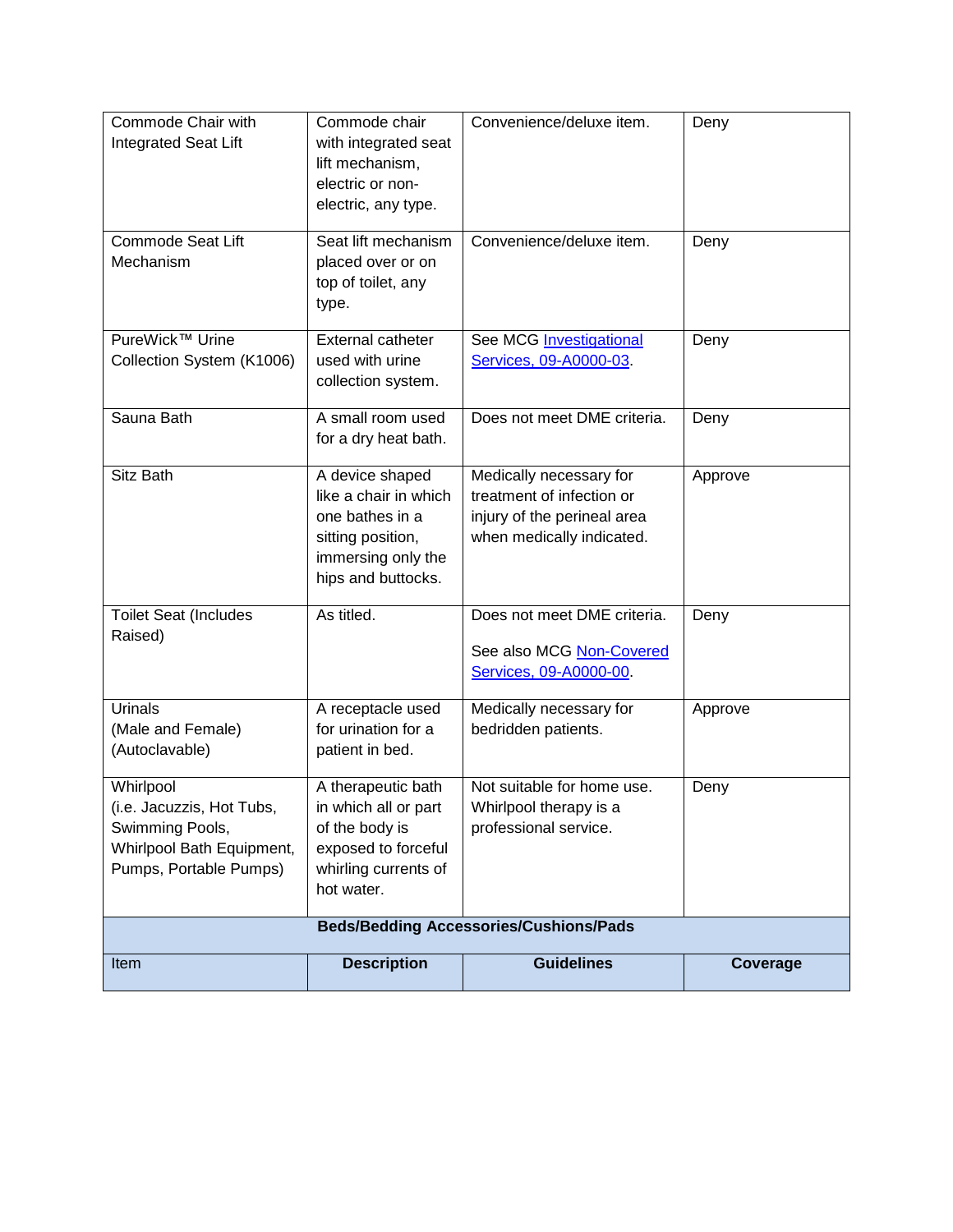| <b>Alternating Pressure Pads</b> | A system that<br>utilizes a pump to<br>alternately inflate<br>and deflate cells in<br>a mattress to<br>relieve excessive<br>pressure points on<br>a patient's body. | Medically necessary for<br>patient's that is either fully or<br>partially immobile when<br>medically indicated.                                                                                                                                                                                        | Approve |
|----------------------------------|---------------------------------------------------------------------------------------------------------------------------------------------------------------------|--------------------------------------------------------------------------------------------------------------------------------------------------------------------------------------------------------------------------------------------------------------------------------------------------------|---------|
| Bedboard                         | A rigid board put<br>under the mattress<br>of a bed for firm<br>support of the<br>patient.                                                                          | Does not meet DME criteria.                                                                                                                                                                                                                                                                            | Deny    |
| <b>Bed Cradle</b>                | A frame placed<br>over the body of a<br>bed patient for<br>protecting injured<br>parts from contact<br>with bedclothes.                                             | Medically necessary for<br>patients with severe<br>extremity wounds when<br>medically indicated.                                                                                                                                                                                                       | Approve |
|                                  |                                                                                                                                                                     | Beds (including hospital (manual, semi-electric, total electric); Air Fluidized Bed, Powered Air Flotation<br>Bed, Bead Bed (e.g. Clinitron), Other Powered Pressure Relieving Beds; and equipment such as Spring<br>base Bed; Stryker Frame Bed): See MCG Hospital Beds and Accessories, 09-E0000-12. |         |
| <b>Bedside Rails</b>             | Rails attached to a<br>hospital bed to<br>provide protection<br>to patients at risk<br>for falling out of<br>bed.                                                   | Medically necessary for<br>patients with risk of injury<br>when they have received a<br>hospital bed.                                                                                                                                                                                                  | Approve |
| Cushion, Car Seat<br>(Obus Form) | A cushion used on<br>car seats to relieve<br>back pain and<br>correct posture.                                                                                      | Does not meet DME criteria.                                                                                                                                                                                                                                                                            | Deny    |
| Cushion, Gel                     | Flotation cushion<br>that provides<br>supportive seating<br>surface on a<br>wheelchair for<br>pressure reduction/<br>management.                                    | Medically necessary for use<br>with a wheelchair. Other uses<br>are for convenience.                                                                                                                                                                                                                   | Approve |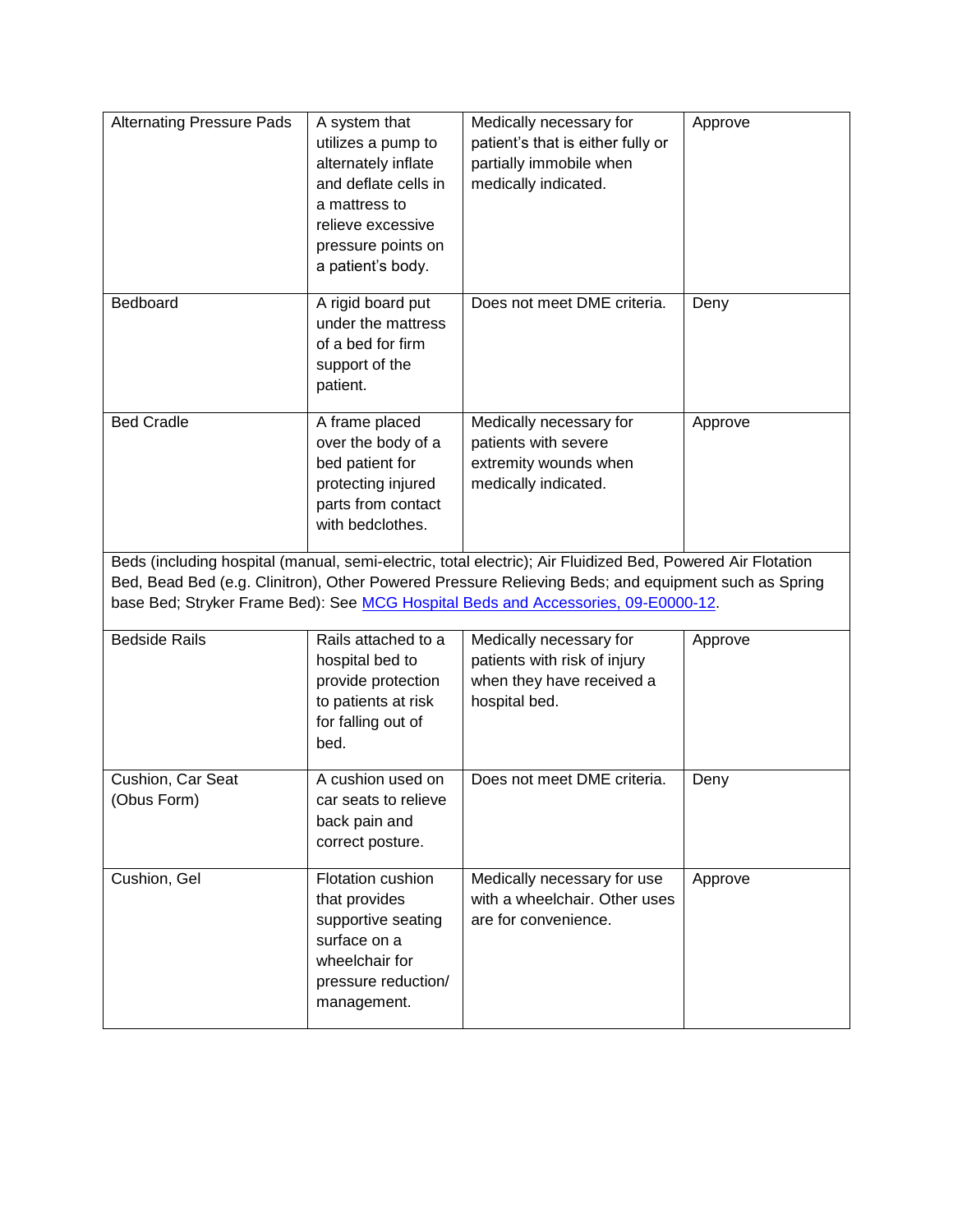<span id="page-12-0"></span>

| Footboard                                             | A device that<br>attaches to the bed<br>to provide foot<br>support and<br>prevent foot drop<br>and rotation. | Medically necessary for the<br>prevention of foot drop of a<br>bedridden patient. | Approve                           |  |
|-------------------------------------------------------|--------------------------------------------------------------------------------------------------------------|-----------------------------------------------------------------------------------|-----------------------------------|--|
| Lambs' Wool Pad                                       | A thin mat or<br>cushion-like pad<br>made of soft<br>material (e.g.<br>lambs' wool).                         | Convenience item                                                                  | Deny                              |  |
| <b>Trapeze Equipment And</b><br><b>Fracture Frame</b> | A structure<br>attached to the bed<br>to support patient<br>positioning.                                     | See MCG Hospital Beds and<br>Accessories, 09-E0000-12                             | See Medical<br>Coverage Guideline |  |
| <b>Communication Devices</b>                          |                                                                                                              |                                                                                   |                                   |  |
|                                                       |                                                                                                              |                                                                                   |                                   |  |
| Item                                                  | <b>Description</b>                                                                                           | <b>Guidelines</b>                                                                 | Coverage                          |  |
| <b>Anti-Stuttering Devices</b>                        | A device used to<br>reduce stuttering<br>and increase<br>speech fluency.                                     | See MCG Speech Therapy<br>Services, 01-92506-01.                                  | See Medical<br>Coverage Guideline |  |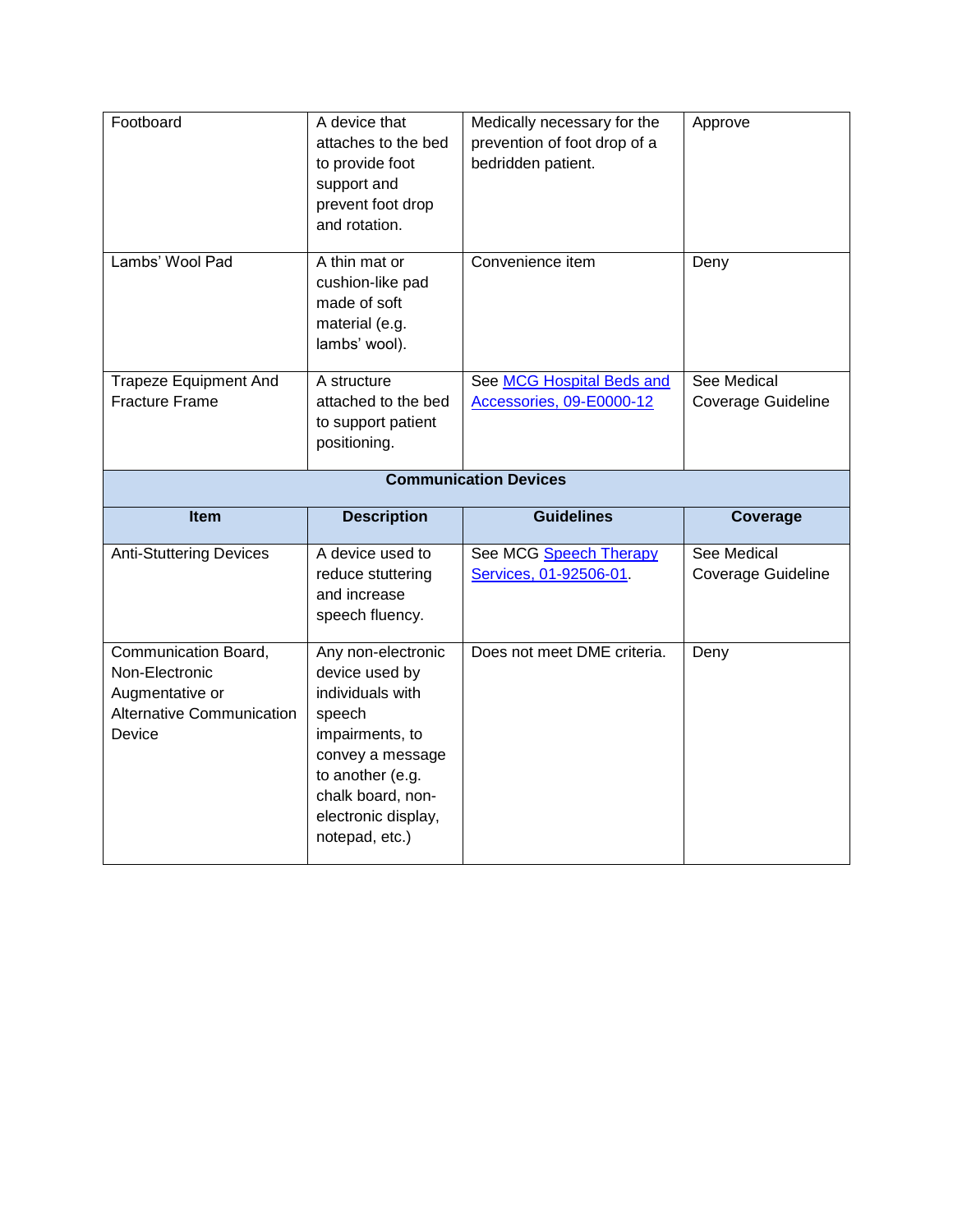| <b>Speech Generating</b><br>Devices                          | Electronic devices<br>used for<br>communication by<br>individuals that do<br>not have the ability<br>to speak. Includes<br>devices such as but<br>not limited to<br>Communic Aid,<br>Communicator,<br>Electric or | See MCG Speech<br><b>Generating Devices (e.g.</b><br>Dynavox), 09-E0000-51.                                                                                                  | See Medical<br><b>Coverage Guideline</b> |
|--------------------------------------------------------------|-------------------------------------------------------------------------------------------------------------------------------------------------------------------------------------------------------------------|------------------------------------------------------------------------------------------------------------------------------------------------------------------------------|------------------------------------------|
|                                                              | computer devices<br>and software<br>programs, touch<br>talker, Voicaid.                                                                                                                                           |                                                                                                                                                                              |                                          |
|                                                              |                                                                                                                                                                                                                   | <b>Compression Pumps/Garments/Devices</b>                                                                                                                                    |                                          |
|                                                              |                                                                                                                                                                                                                   | See MCGs Pneumatic Compression Devices, 09-E0000-31 and End Diastolic Pneumatic Compression<br>Boot as a Treatment of Peripheral Vascular Disease or Lymphedema, 09-E0000-48 |                                          |
|                                                              |                                                                                                                                                                                                                   | <b>Diabetic Equipment/Supplies</b>                                                                                                                                           |                                          |
| Item                                                         | <b>Description</b>                                                                                                                                                                                                | <b>Guidelines</b>                                                                                                                                                            | Coverage                                 |
| <b>Blood Glucose Monitor,</b><br>Continuous                  | Automatically<br>measures glucose<br>values throughout<br>the day to produce<br>data that shows<br>trends in glucose<br>measurements.                                                                             | See MCG External Insulin<br><b>Infusion Pumps and</b><br><b>Continuous Glucose</b><br>Monitors, 01-99000-03.                                                                 | See Medical<br>Coverage Guideline        |
| Blood Glucose Monitor,<br>Standard (Glucometer)              | An instrument used<br>to measure the<br>level of glucose<br>(sugar) in the<br>blood.                                                                                                                              | See MCG Blood Glucose<br><b>Monitors and Supplies, 09-</b><br>E0000-14.                                                                                                      | See Medical<br>Coverage Guideline        |
| <b>Blood Glucose Monitor</b><br><b>With Special Features</b> |                                                                                                                                                                                                                   | See MCG <b>Blood Glucose</b><br><b>Monitors and Supplies, 09-</b><br>E0000-14.                                                                                               | See Medical<br>Coverage Guideline        |
| Insulin Pen (e.g. Novopen)<br>(Insulin Injecting Device)     | An insulin delivery<br>system.                                                                                                                                                                                    | Medically necessary for<br>diabetic patients unable to<br>perform standard insulin<br>syringe injections.                                                                    | Approve                                  |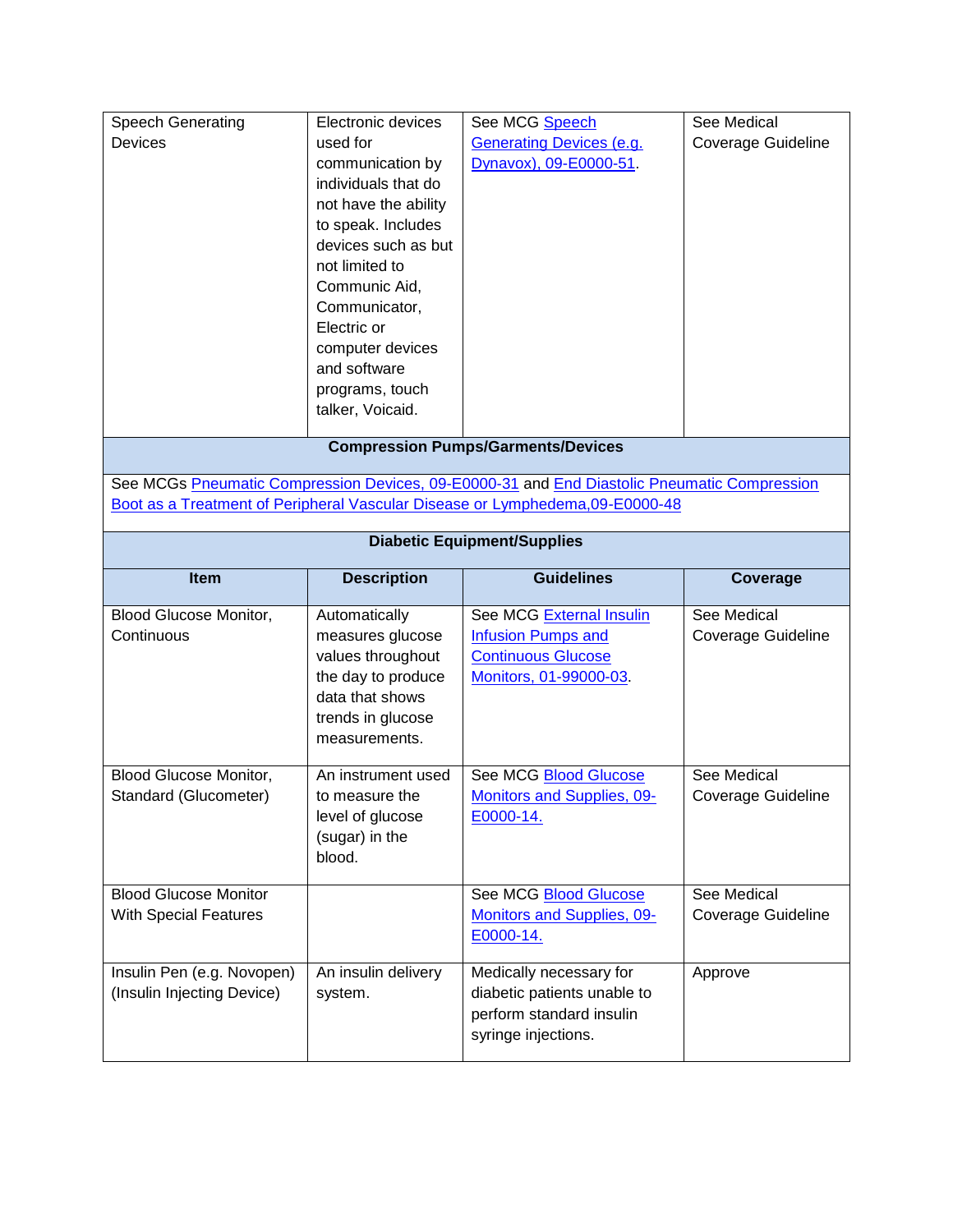| Insulin Pump                 | A device for          | See MCG External Insulin                                | See Medical               |
|------------------------------|-----------------------|---------------------------------------------------------|---------------------------|
|                              | injecting a           | <b>Infusion Pumps and</b>                               | <b>Coverage Guideline</b> |
|                              | measured amount       | <b>Continuous Glucose</b>                               |                           |
|                              | of insulin during a   | Monitors, 01-99000-03.                                  |                           |
|                              | specific interval of  |                                                         |                           |
|                              | time.                 |                                                         |                           |
|                              |                       |                                                         |                           |
| Laser Lancets                | Laser skin piercing   | See MCG Blood Glucose                                   | See Medical               |
|                              | devices used in       | <b>Monitors and Supplies, 09-</b>                       | Coverage Guideline        |
|                              | place of spring       | E0000-14.                                               |                           |
|                              | powered devices       |                                                         |                           |
|                              | for lancets           |                                                         |                           |
|                              |                       |                                                         |                           |
| Medijector (A4210)           | A needle-free         | Medically necessary for                                 | Approve                   |
|                              | injectable drug (e.g. | diabetic patients unable to                             |                           |
|                              | insulin) delivery     | perform standard insulin                                |                           |
|                              | system.               | syringe injections.                                     |                           |
| Injection port (e.g., i-Port | An injection port     | Comfort or convenience item                             | Deny                      |
| Advance <sup>®</sup> )       | applied to the skin   |                                                         |                           |
|                              | in order to take      |                                                         |                           |
|                              | multiple injections   |                                                         |                           |
|                              | without having to     |                                                         |                           |
|                              | puncture the skin     |                                                         |                           |
|                              | for each dose.        |                                                         |                           |
|                              |                       |                                                         |                           |
|                              |                       | <b>Electrical Neuromuscular/Bone Growth Stimulators</b> |                           |
| Item                         | <b>Description</b>    | <b>Guidelines</b>                                       | Coverage                  |
| Accutron (Microcurrent       | TENS unit that        | See MCG Transcutaneous                                  | See Medical               |
| Electrotherapy)              | utilizes              | <b>Electric Nerve Stimulation</b>                       | Coverage Guideline        |
|                              | microampere           | (TENS), 02-61000-04.                                    |                           |
|                              | electrical current.   |                                                         |                           |
|                              |                       |                                                         |                           |
| Alpha-Stim                   | TENS unit that        | <b>See MCG Transcutaneous</b>                           | See Medical               |
|                              | utilizes              | <b>Electric Nerve Stimulation</b>                       | Coverage Guideline        |
|                              | microampere           | (TENS), 02-61000-04.                                    |                           |
|                              | electrical current.   |                                                         |                           |
|                              |                       |                                                         |                           |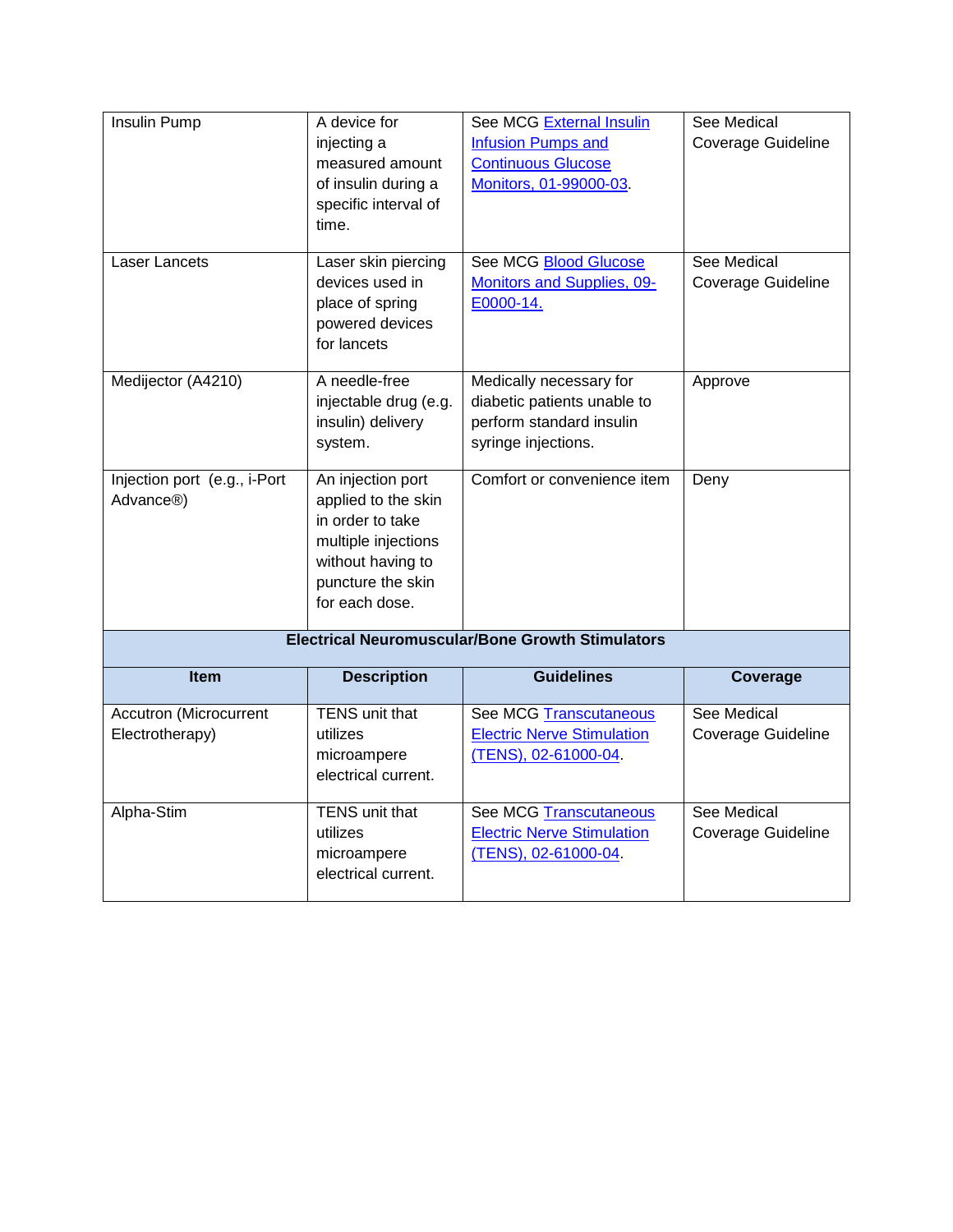| Non-Invasive Electrical<br>(e.g. Spinal Stim, Ebi)                | This non-invasive<br>method uses                                                                                                                    | See MCG Non-Invasive<br><b>Electrical Bone Growth</b>                                      | See Medical<br>Coverage Guideline        |
|-------------------------------------------------------------------|-----------------------------------------------------------------------------------------------------------------------------------------------------|--------------------------------------------------------------------------------------------|------------------------------------------|
|                                                                   | external power and<br>externally applied<br>power coils that<br>produce pulsed<br>electromagnetic<br>fields (PEMFs) that<br>generate a current      | Stimulators (EBGS), 09-<br>E0000-22.                                                       |                                          |
|                                                                   | through a site<br>where bone growth<br>is desired.                                                                                                  |                                                                                            |                                          |
| Central Nervous System<br>Neurostimulator                         | An implanted<br>device and<br>electrodes with a<br>programmable<br>transmitter that may<br>be worn externally<br>or may also be fully<br>implanted. | See MCG Spinal Cord and<br><b>Dorsal Root Ganglion</b><br>Stimulation, 02-61000-05         | Not considered DME                       |
| <b>Electrical Bladder</b><br>Stimulator<br>(Innova <sup>®</sup> ) | A monitor, sensor,<br>and/or trainer for<br>the treatment of<br>urinary<br>incontinence.                                                            | See MCG Pelvic Floor<br>Stimulation as a Treatment of<br>Incontinence, 01-97000-06.        | Investigational                          |
| <b>Interferential Unit</b>                                        | TENS unit that<br>utilizes<br>microampere<br>electrical current.                                                                                    | <b>See MCG Transcutaneous</b><br><b>Electric Nerve Stimulation</b><br>(TENS), 02-61000-04. | See Medical<br>Coverage Guideline        |
| Neuromuscular Stimulator,<br>Electrical                           | A device that<br>transmits an<br>electrical impulse to<br>the skin over<br>selected muscle<br>groups by way of<br>electrodes.                       | <b>See MCG Functional</b><br><b>Neuromuscular Stimulation,</b><br>01-95805-15              | See Medical<br><b>Coverage Guideline</b> |
| <b>Pelvic Floor Stimulator</b><br>(Empi® Innova®)                 | A monitor, sensor,<br>and/or trainer for<br>the treatment of<br>urinary<br>incontinence.                                                            | See MCG Pelvic Floor<br>Stimulation as a Treatment of<br>Incontinence, 01-97000-06.        | Investigational                          |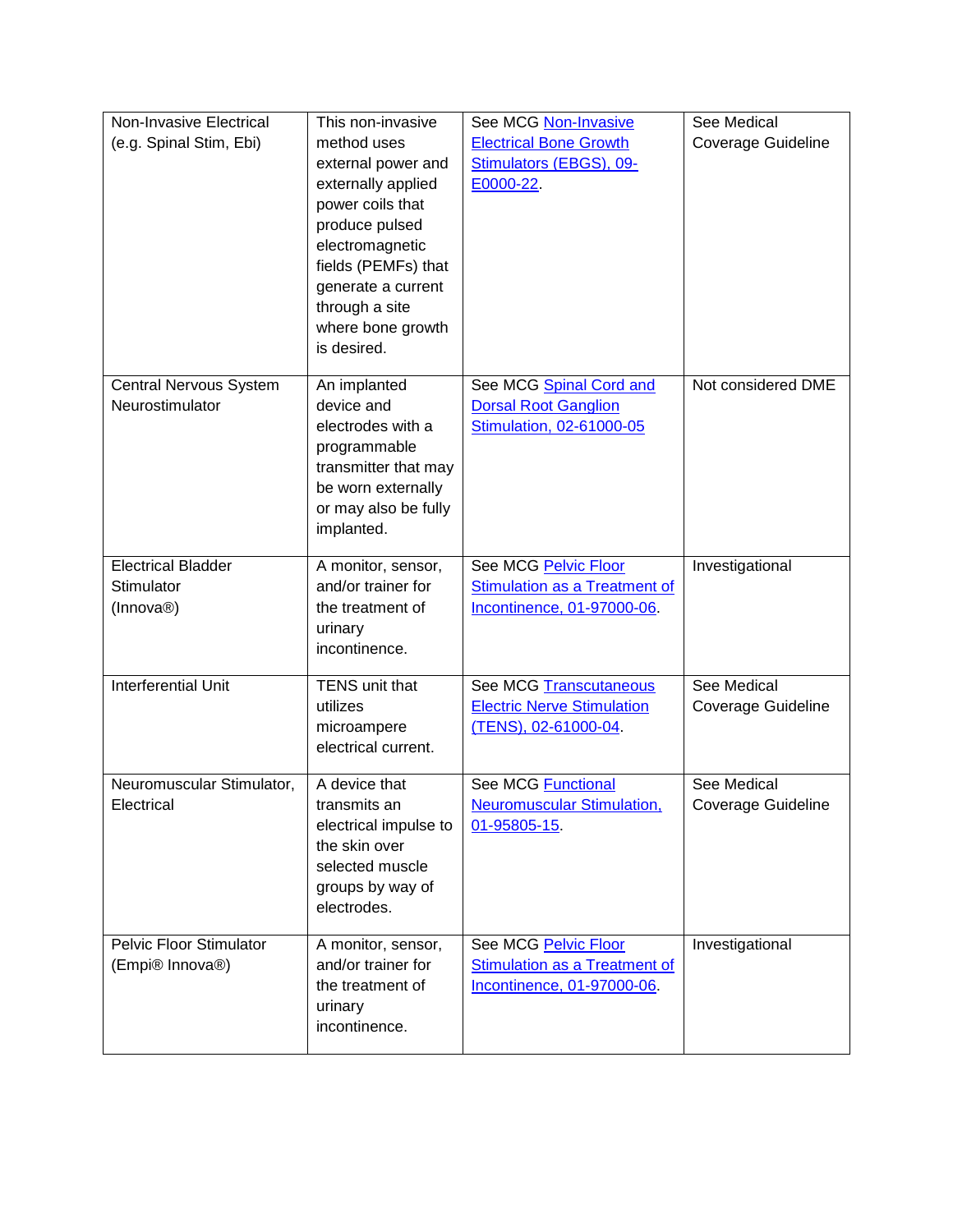| <b>Electrical Nerve stimulation</b><br><b>Nerve Stimulation (PENS)</b><br>transmits an<br>(PENS), 02-61000-03<br>electrical impulse<br>though surgically<br>implanted<br>electrodes<br>connected by leads<br>to a receiver unit<br>that is placed<br>beneath the skin.<br>Sacral Nerve Stimulator<br>Not considered DME<br>A surgically<br>See MCG Sacral Nerve<br>implanted pulse<br>Neuromodulation/Stimulation,<br>generator and wire<br>02-91000-23<br>leads controlled by<br>an external control<br>magnet over the<br>pulse generator.<br><b>Transcutaneous Electrical</b><br>An electronic<br><b>See MCG Transcutaneous</b><br>See Medical<br>Nerve Stimulator<br><b>Electric Nerve Stimulation</b><br>device that applies<br>Coverage Guideline<br>(TENS)<br>electrical<br>(TENS), 02-61000-04.<br>stimulation to the<br>surface of the skin<br>used to treat pain.<br><b>Ultrasound Accelerated</b><br>A non-invasive<br>See MCG Ultrasound<br>See Medical<br><b>Osteogenesis Stimulators,</b><br><b>Fracture Healing Device</b><br>bone growth<br><b>Coverage Guideline</b><br>Non-Invasive, 09-E00000-32.<br>stimulator device<br>that uses a low<br>intensity pulsed<br>ultrasound signal<br>that is applied to<br>the skin overlying<br>the fracture site to<br>aid in its clinical<br>repair.<br><b>Environmental Control Devices</b><br><b>Guidelines</b><br>Item<br><b>Description</b><br>Coverage<br>Air Cleaners<br>An indoor system<br>Environmental control<br>Deny<br>(Air Purifiers)<br>for removal of air<br>equipment.<br>pollutants. | <b>Percutaneous Electrical</b> | A device that | See MCG Percutaneous | Not considered DME |
|---------------------------------------------------------------------------------------------------------------------------------------------------------------------------------------------------------------------------------------------------------------------------------------------------------------------------------------------------------------------------------------------------------------------------------------------------------------------------------------------------------------------------------------------------------------------------------------------------------------------------------------------------------------------------------------------------------------------------------------------------------------------------------------------------------------------------------------------------------------------------------------------------------------------------------------------------------------------------------------------------------------------------------------------------------------------------------------------------------------------------------------------------------------------------------------------------------------------------------------------------------------------------------------------------------------------------------------------------------------------------------------------------------------------------------------------------------------------------------------------------------------------------------------------------------------|--------------------------------|---------------|----------------------|--------------------|
|                                                                                                                                                                                                                                                                                                                                                                                                                                                                                                                                                                                                                                                                                                                                                                                                                                                                                                                                                                                                                                                                                                                                                                                                                                                                                                                                                                                                                                                                                                                                                               |                                |               |                      |                    |
|                                                                                                                                                                                                                                                                                                                                                                                                                                                                                                                                                                                                                                                                                                                                                                                                                                                                                                                                                                                                                                                                                                                                                                                                                                                                                                                                                                                                                                                                                                                                                               |                                |               |                      |                    |
|                                                                                                                                                                                                                                                                                                                                                                                                                                                                                                                                                                                                                                                                                                                                                                                                                                                                                                                                                                                                                                                                                                                                                                                                                                                                                                                                                                                                                                                                                                                                                               |                                |               |                      |                    |
|                                                                                                                                                                                                                                                                                                                                                                                                                                                                                                                                                                                                                                                                                                                                                                                                                                                                                                                                                                                                                                                                                                                                                                                                                                                                                                                                                                                                                                                                                                                                                               |                                |               |                      |                    |
|                                                                                                                                                                                                                                                                                                                                                                                                                                                                                                                                                                                                                                                                                                                                                                                                                                                                                                                                                                                                                                                                                                                                                                                                                                                                                                                                                                                                                                                                                                                                                               |                                |               |                      |                    |
|                                                                                                                                                                                                                                                                                                                                                                                                                                                                                                                                                                                                                                                                                                                                                                                                                                                                                                                                                                                                                                                                                                                                                                                                                                                                                                                                                                                                                                                                                                                                                               |                                |               |                      |                    |
|                                                                                                                                                                                                                                                                                                                                                                                                                                                                                                                                                                                                                                                                                                                                                                                                                                                                                                                                                                                                                                                                                                                                                                                                                                                                                                                                                                                                                                                                                                                                                               |                                |               |                      |                    |
|                                                                                                                                                                                                                                                                                                                                                                                                                                                                                                                                                                                                                                                                                                                                                                                                                                                                                                                                                                                                                                                                                                                                                                                                                                                                                                                                                                                                                                                                                                                                                               |                                |               |                      |                    |
|                                                                                                                                                                                                                                                                                                                                                                                                                                                                                                                                                                                                                                                                                                                                                                                                                                                                                                                                                                                                                                                                                                                                                                                                                                                                                                                                                                                                                                                                                                                                                               |                                |               |                      |                    |
|                                                                                                                                                                                                                                                                                                                                                                                                                                                                                                                                                                                                                                                                                                                                                                                                                                                                                                                                                                                                                                                                                                                                                                                                                                                                                                                                                                                                                                                                                                                                                               |                                |               |                      |                    |
|                                                                                                                                                                                                                                                                                                                                                                                                                                                                                                                                                                                                                                                                                                                                                                                                                                                                                                                                                                                                                                                                                                                                                                                                                                                                                                                                                                                                                                                                                                                                                               |                                |               |                      |                    |
|                                                                                                                                                                                                                                                                                                                                                                                                                                                                                                                                                                                                                                                                                                                                                                                                                                                                                                                                                                                                                                                                                                                                                                                                                                                                                                                                                                                                                                                                                                                                                               |                                |               |                      |                    |
|                                                                                                                                                                                                                                                                                                                                                                                                                                                                                                                                                                                                                                                                                                                                                                                                                                                                                                                                                                                                                                                                                                                                                                                                                                                                                                                                                                                                                                                                                                                                                               |                                |               |                      |                    |
|                                                                                                                                                                                                                                                                                                                                                                                                                                                                                                                                                                                                                                                                                                                                                                                                                                                                                                                                                                                                                                                                                                                                                                                                                                                                                                                                                                                                                                                                                                                                                               |                                |               |                      |                    |
|                                                                                                                                                                                                                                                                                                                                                                                                                                                                                                                                                                                                                                                                                                                                                                                                                                                                                                                                                                                                                                                                                                                                                                                                                                                                                                                                                                                                                                                                                                                                                               |                                |               |                      |                    |
|                                                                                                                                                                                                                                                                                                                                                                                                                                                                                                                                                                                                                                                                                                                                                                                                                                                                                                                                                                                                                                                                                                                                                                                                                                                                                                                                                                                                                                                                                                                                                               |                                |               |                      |                    |
|                                                                                                                                                                                                                                                                                                                                                                                                                                                                                                                                                                                                                                                                                                                                                                                                                                                                                                                                                                                                                                                                                                                                                                                                                                                                                                                                                                                                                                                                                                                                                               |                                |               |                      |                    |
|                                                                                                                                                                                                                                                                                                                                                                                                                                                                                                                                                                                                                                                                                                                                                                                                                                                                                                                                                                                                                                                                                                                                                                                                                                                                                                                                                                                                                                                                                                                                                               |                                |               |                      |                    |
|                                                                                                                                                                                                                                                                                                                                                                                                                                                                                                                                                                                                                                                                                                                                                                                                                                                                                                                                                                                                                                                                                                                                                                                                                                                                                                                                                                                                                                                                                                                                                               |                                |               |                      |                    |
|                                                                                                                                                                                                                                                                                                                                                                                                                                                                                                                                                                                                                                                                                                                                                                                                                                                                                                                                                                                                                                                                                                                                                                                                                                                                                                                                                                                                                                                                                                                                                               |                                |               |                      |                    |
|                                                                                                                                                                                                                                                                                                                                                                                                                                                                                                                                                                                                                                                                                                                                                                                                                                                                                                                                                                                                                                                                                                                                                                                                                                                                                                                                                                                                                                                                                                                                                               |                                |               |                      |                    |
|                                                                                                                                                                                                                                                                                                                                                                                                                                                                                                                                                                                                                                                                                                                                                                                                                                                                                                                                                                                                                                                                                                                                                                                                                                                                                                                                                                                                                                                                                                                                                               |                                |               |                      |                    |
|                                                                                                                                                                                                                                                                                                                                                                                                                                                                                                                                                                                                                                                                                                                                                                                                                                                                                                                                                                                                                                                                                                                                                                                                                                                                                                                                                                                                                                                                                                                                                               |                                |               |                      |                    |
|                                                                                                                                                                                                                                                                                                                                                                                                                                                                                                                                                                                                                                                                                                                                                                                                                                                                                                                                                                                                                                                                                                                                                                                                                                                                                                                                                                                                                                                                                                                                                               |                                |               |                      |                    |
|                                                                                                                                                                                                                                                                                                                                                                                                                                                                                                                                                                                                                                                                                                                                                                                                                                                                                                                                                                                                                                                                                                                                                                                                                                                                                                                                                                                                                                                                                                                                                               |                                |               |                      |                    |
|                                                                                                                                                                                                                                                                                                                                                                                                                                                                                                                                                                                                                                                                                                                                                                                                                                                                                                                                                                                                                                                                                                                                                                                                                                                                                                                                                                                                                                                                                                                                                               |                                |               |                      |                    |
|                                                                                                                                                                                                                                                                                                                                                                                                                                                                                                                                                                                                                                                                                                                                                                                                                                                                                                                                                                                                                                                                                                                                                                                                                                                                                                                                                                                                                                                                                                                                                               |                                |               |                      |                    |
|                                                                                                                                                                                                                                                                                                                                                                                                                                                                                                                                                                                                                                                                                                                                                                                                                                                                                                                                                                                                                                                                                                                                                                                                                                                                                                                                                                                                                                                                                                                                                               |                                |               |                      |                    |
|                                                                                                                                                                                                                                                                                                                                                                                                                                                                                                                                                                                                                                                                                                                                                                                                                                                                                                                                                                                                                                                                                                                                                                                                                                                                                                                                                                                                                                                                                                                                                               |                                |               |                      |                    |
|                                                                                                                                                                                                                                                                                                                                                                                                                                                                                                                                                                                                                                                                                                                                                                                                                                                                                                                                                                                                                                                                                                                                                                                                                                                                                                                                                                                                                                                                                                                                                               |                                |               |                      |                    |
|                                                                                                                                                                                                                                                                                                                                                                                                                                                                                                                                                                                                                                                                                                                                                                                                                                                                                                                                                                                                                                                                                                                                                                                                                                                                                                                                                                                                                                                                                                                                                               |                                |               |                      |                    |
|                                                                                                                                                                                                                                                                                                                                                                                                                                                                                                                                                                                                                                                                                                                                                                                                                                                                                                                                                                                                                                                                                                                                                                                                                                                                                                                                                                                                                                                                                                                                                               |                                |               |                      |                    |
|                                                                                                                                                                                                                                                                                                                                                                                                                                                                                                                                                                                                                                                                                                                                                                                                                                                                                                                                                                                                                                                                                                                                                                                                                                                                                                                                                                                                                                                                                                                                                               |                                |               |                      |                    |
|                                                                                                                                                                                                                                                                                                                                                                                                                                                                                                                                                                                                                                                                                                                                                                                                                                                                                                                                                                                                                                                                                                                                                                                                                                                                                                                                                                                                                                                                                                                                                               |                                |               |                      |                    |
|                                                                                                                                                                                                                                                                                                                                                                                                                                                                                                                                                                                                                                                                                                                                                                                                                                                                                                                                                                                                                                                                                                                                                                                                                                                                                                                                                                                                                                                                                                                                                               |                                |               |                      |                    |
|                                                                                                                                                                                                                                                                                                                                                                                                                                                                                                                                                                                                                                                                                                                                                                                                                                                                                                                                                                                                                                                                                                                                                                                                                                                                                                                                                                                                                                                                                                                                                               |                                |               |                      |                    |
|                                                                                                                                                                                                                                                                                                                                                                                                                                                                                                                                                                                                                                                                                                                                                                                                                                                                                                                                                                                                                                                                                                                                                                                                                                                                                                                                                                                                                                                                                                                                                               |                                |               |                      |                    |
|                                                                                                                                                                                                                                                                                                                                                                                                                                                                                                                                                                                                                                                                                                                                                                                                                                                                                                                                                                                                                                                                                                                                                                                                                                                                                                                                                                                                                                                                                                                                                               |                                |               |                      |                    |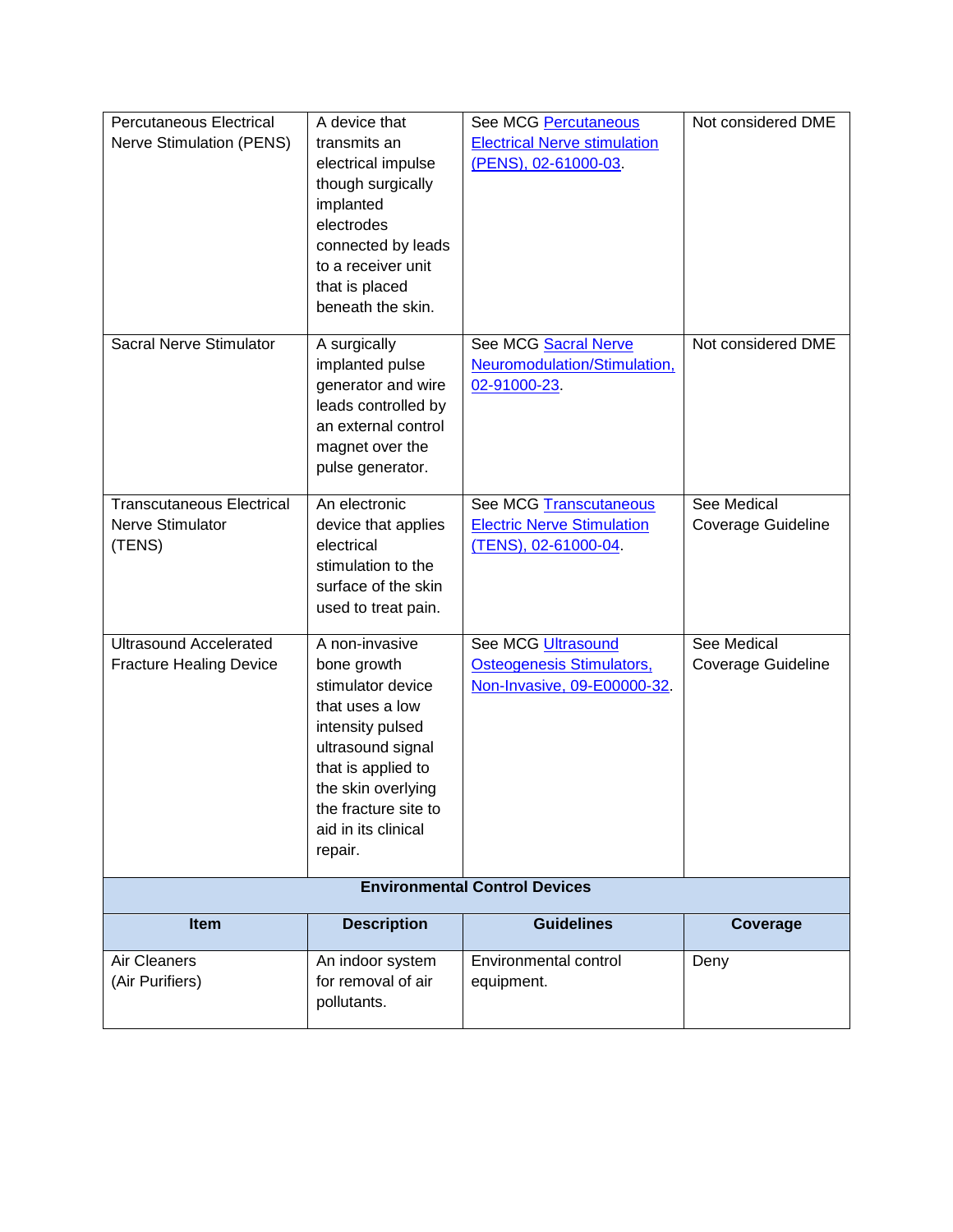| <b>Air Conditioners</b>                                                | A system for indoor<br>ventilation and<br>temperature<br>control.                          | <b>Environmental control</b><br>equipment.           | Deny     |
|------------------------------------------------------------------------|--------------------------------------------------------------------------------------------|------------------------------------------------------|----------|
| Dehumidifier<br>(Room Or Central)                                      | An indoor device<br>that removes<br>moisture from the<br>air.                              | Environmental control<br>equipment.                  | Deny     |
| Fans                                                                   | Device for<br>circulating air.                                                             | Convenience item.                                    | Deny     |
| Humidifier<br>(Room Or Central)                                        | An indoor device<br>for supplying or<br>maintaining a<br>degree of moisture<br>in the air. | Environmental control<br>equipment.                  | Deny     |
| Vaporizer                                                              | A system that<br>administers cool or<br>heated mist into the<br>air.                       | Environmental control<br>equipment.                  | Deny     |
| Water Softener (Other<br>Than For Hemodialysis) Or<br><b>Purifiers</b> | As titled                                                                                  | Environmental control<br>equipment, convenience item | Deny     |
|                                                                        |                                                                                            | <b>Exercise and Massage Equipment</b>                |          |
| Item                                                                   | <b>Description</b>                                                                         | <b>Guidelines</b>                                    | Coverage |
| <b>Anti-Gravity Devices</b>                                            | An exercise device<br>that counteracts the<br>pull of gravity.                             | Exercise equipment.                                  | Deny     |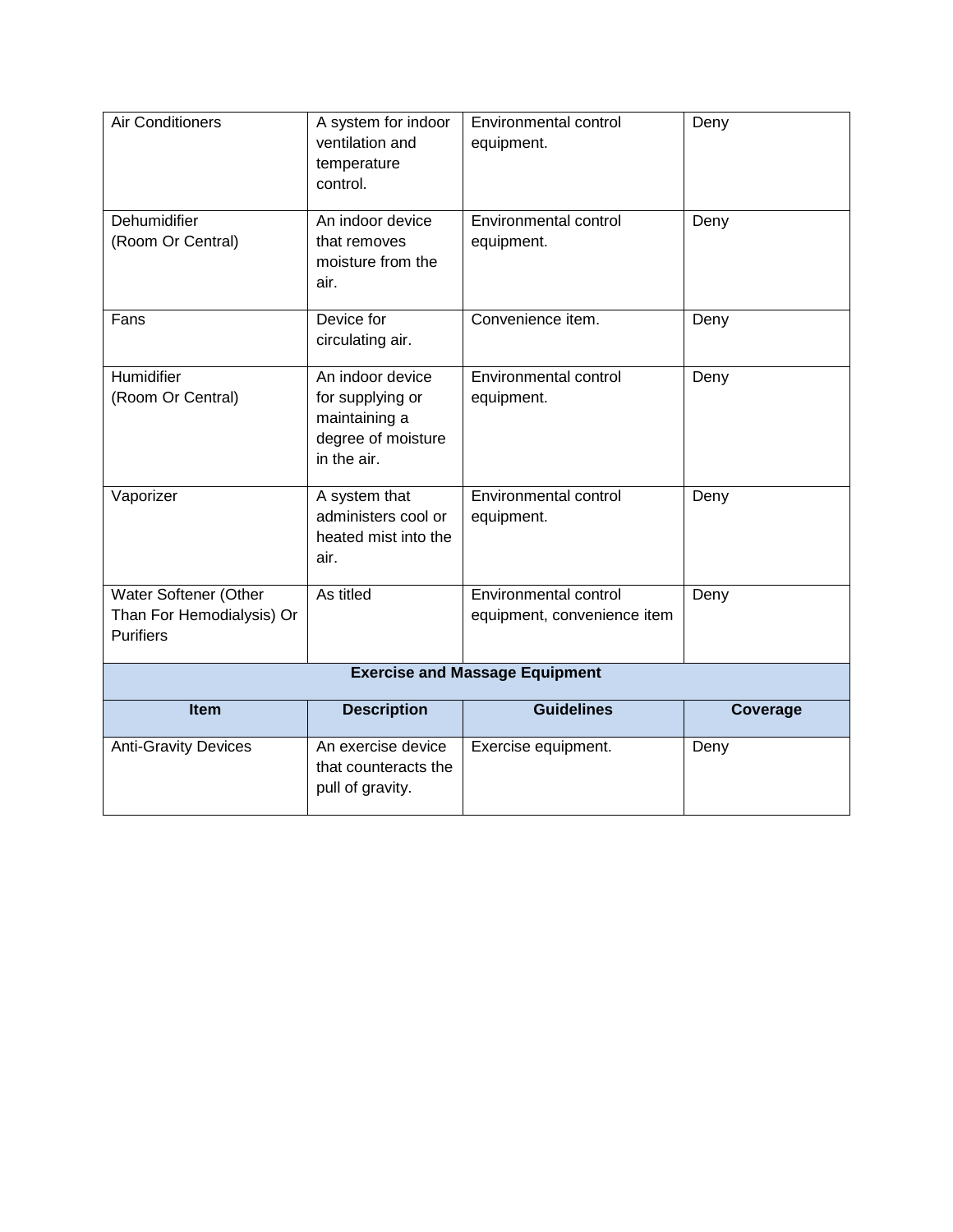<span id="page-18-0"></span>

| <b>Continuous Passive</b> | An electrical device                       | See MCG Continuous                           | See Medical               |
|---------------------------|--------------------------------------------|----------------------------------------------|---------------------------|
| Motion (CPM) Machine      | designed to                                | Passive Motion Devices, 09-                  | <b>Coverage Guideline</b> |
| and Supplies              | maintain range of                          | E0000-15                                     |                           |
|                           | motion in joints. It is                    |                                              |                           |
|                           | usually applied to                         |                                              |                           |
|                           | an extremity and                           |                                              |                           |
|                           | held in place with                         |                                              |                           |
|                           | Velcro straps to                           |                                              |                           |
|                           | move the joint at                          |                                              |                           |
|                           | variable range of                          |                                              |                           |
|                           | motion and speed,<br>without patient       |                                              |                           |
|                           | assistance, on a                           |                                              |                           |
|                           | continuous 24 hour                         |                                              |                           |
|                           | basis.                                     |                                              |                           |
|                           |                                            |                                              |                           |
| <b>Exercise Equipment</b> | Devices for                                | Exercise equipment. Includes                 | Deny                      |
|                           | development or                             | treadmills, weights, home                    |                           |
|                           | training of the body.                      | gyms, ski-tracks, stationary                 |                           |
|                           |                                            | bikes, Ergometers, etc.                      |                           |
| Massage Device            | As titled.                                 | Does not meet DME criteria.                  | Deny                      |
|                           |                                            |                                              |                           |
| <b>Parallel Bars</b>      | As titled                                  | Institutional equipment not for<br>home use. | Deny                      |
|                           |                                            |                                              |                           |
| <b>Tilt Table</b>         | As titled                                  | Does not meet DME criteria.                  | Deny                      |
| Treadmill                 | As titled                                  | Exercise equipment                           | Deny                      |
|                           |                                            |                                              |                           |
|                           |                                            | <b>Furniture (Chairs, Tables)</b>            |                           |
| Item                      | <b>Description</b>                         | <b>Guidelines</b>                            | Coverage                  |
| <b>Bedside Table</b>      | A portable table,                          | Convenience item.                            | Deny                      |
|                           | usually on wheels,                         |                                              |                           |
|                           | that remains nearby                        |                                              |                           |
|                           | a bed.                                     |                                              |                           |
|                           |                                            |                                              |                           |
| Chair, Geriatric          | A high-back chair                          | Furniture item.                              | Deny                      |
|                           | with lap tray that                         |                                              |                           |
|                           | may or may not be                          |                                              |                           |
|                           | mounted on                                 |                                              |                           |
|                           | wheels, which                              |                                              |                           |
|                           | allows a patient to<br>tilt to a reclining |                                              |                           |
|                           | position.                                  |                                              |                           |
|                           |                                            |                                              |                           |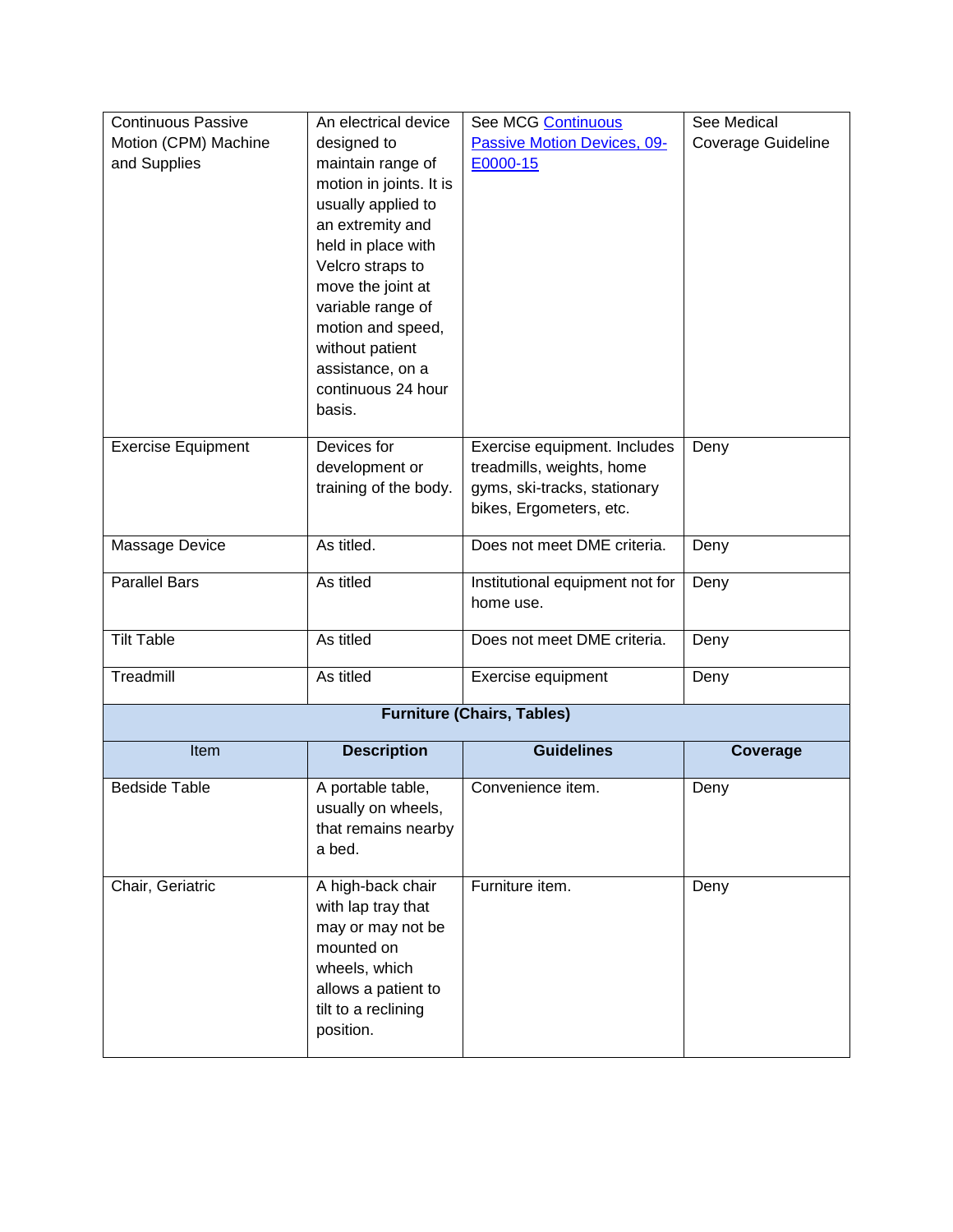<span id="page-19-0"></span>

| Commercially-available<br>furniture (i.e., CraftMatic,<br>SleepNumber,<br>Tempurpedic beds, bed<br>wedges, reclining chairs,<br>$etc.$ ) | Furniture that is<br>available from<br>retailers, internet<br>sites without a<br>prescription                              | Does not meet DME criteria                                                                              | Deny                                     |
|------------------------------------------------------------------------------------------------------------------------------------------|----------------------------------------------------------------------------------------------------------------------------|---------------------------------------------------------------------------------------------------------|------------------------------------------|
| Over Bed Table                                                                                                                           | A table on wheels<br>that adjusts height<br>and fits over the<br>bed.                                                      | Convenience item.                                                                                       | Deny                                     |
|                                                                                                                                          |                                                                                                                            | <b>Heat and Cold Applications</b>                                                                       |                                          |
| Item                                                                                                                                     | <b>Description</b>                                                                                                         | <b>Guidelines</b>                                                                                       | Coverage                                 |
| <b>Cold Therapy Devices</b><br>(e.g. Cryo/Cuff, Polar<br>Care, Cold Pad)                                                                 | Water circulating<br>cold pad with pump<br>with or without<br>compression.                                                 | See MCG Cooling and<br><b>Heating Devices Used in the</b><br><b>Outpatient Setting, 09-</b><br>E0000-53 | See Medical<br><b>Coverage Guideline</b> |
| Heating Pad (Standard)                                                                                                                   | As titled.                                                                                                                 | Does not meet DME criteria.                                                                             | Deny                                     |
| Heating Pad (Steam Pad)                                                                                                                  | As titled.                                                                                                                 | Does not meet DME criteria.                                                                             | Deny                                     |
| Hydrocollator unit with<br>pads; Hydrocollator,<br>portable                                                                              | A device that<br>steams heat packs.                                                                                        | Does not meet DME criteria.                                                                             | Deny                                     |
|                                                                                                                                          |                                                                                                                            | <b>Light Sources/Equipment</b>                                                                          |                                          |
| <b>Item</b>                                                                                                                              | <b>Description</b>                                                                                                         | <b>Guidelines</b>                                                                                       | Coverage                                 |
| Heat Lamp, table model or<br>with stand                                                                                                  | As titled.                                                                                                                 | Does not meet DME criteria.                                                                             | Deny                                     |
| <b>Bili-Light</b><br>Lamp, Light Panel, Or<br>Special Light Blanket                                                                      | A light source<br>designed to provide<br>continuous<br>ultraviolet light to a<br>neonate.                                  | Medically necessary for the<br>treatment of<br>hyperbilirubinemia in the<br>newborn.                    | Approve                                  |
| Sun Or Light Box Or<br><b>Lighting Equipment</b><br>(Cabinet or table models)                                                            | A lamp designed to<br>provide white light<br>equaling the<br>intensity of a bright<br>summer day $-2500$<br>lux or higher. | Does not meet DME criteria.                                                                             | Deny                                     |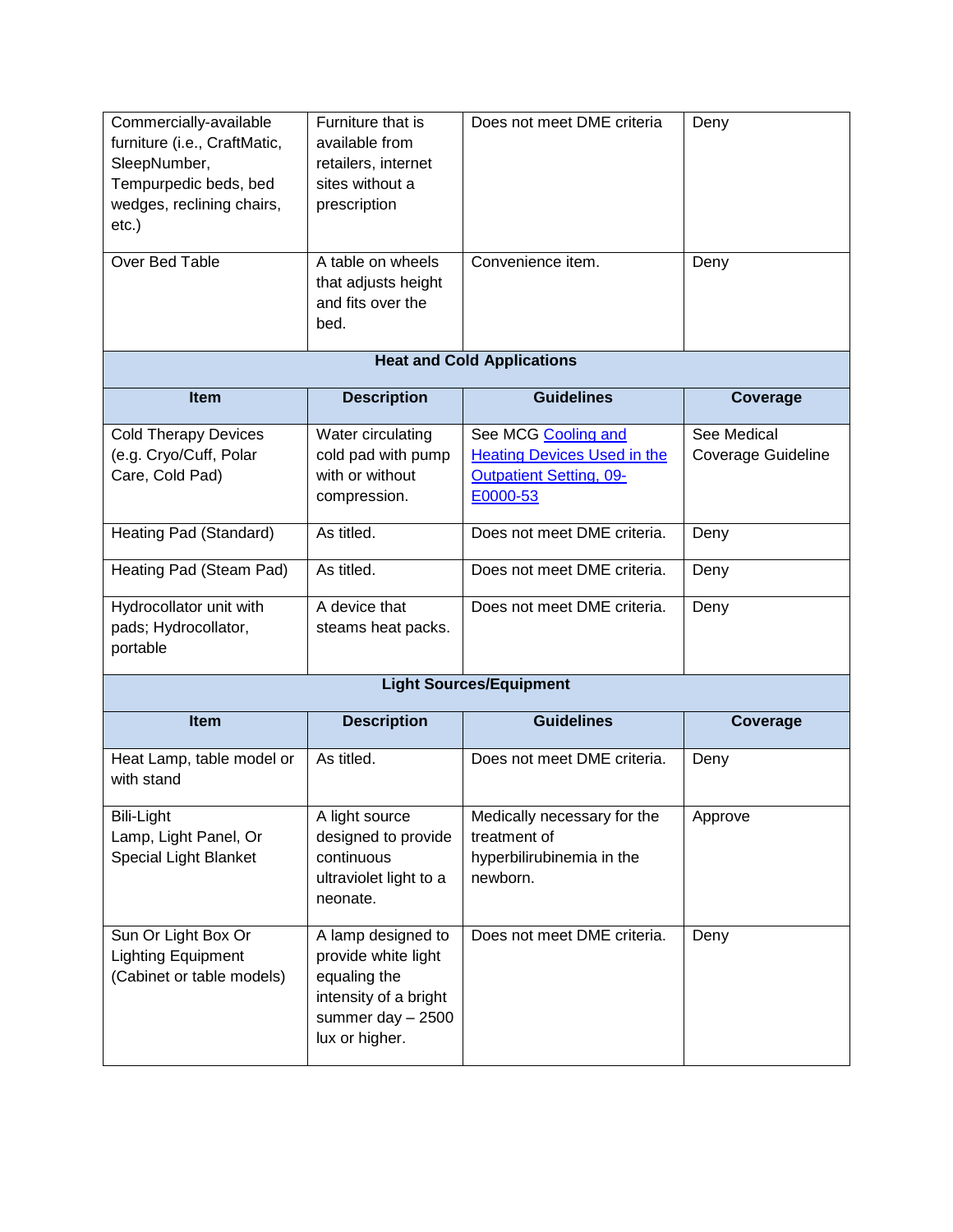| Sunglasses, Puva                                                                        | Glasses that<br>absorb ultraviolet<br>light.                                                                 | Included in PUVA treatment.                                                                                                                                           | Deny                              |
|-----------------------------------------------------------------------------------------|--------------------------------------------------------------------------------------------------------------|-----------------------------------------------------------------------------------------------------------------------------------------------------------------------|-----------------------------------|
|                                                                                         |                                                                                                              | <b>Monitoring Equipment</b>                                                                                                                                           |                                   |
| <b>Item</b>                                                                             | <b>Description</b>                                                                                           | <b>Guidelines</b>                                                                                                                                                     | Coverage                          |
| Apnea Monitor (Home)                                                                    | A device for<br>monitoring<br>breathing and heart<br>rate.                                                   | See MCG Home<br><b>Cardiorespiratory Monitoring,</b><br>Infant, 09-E0000-50.                                                                                          | See Medical<br>Coverage Guideline |
| <b>Automated Ambulatory</b><br><b>Blood Pressure Monitor</b>                            | A portable device<br>that records blood<br>pressure while the<br>patient is involved<br>in daily activities. | See MCG Ambulatory Blood<br><b>Pressure Monitoring (ABPM)</b><br>for Diagnosis of Hypertension<br>in Members With Elevated<br>Office Blood Pressure, 01-<br>93875-16. | See Medical<br>Coverage Guideline |
| <b>Enuresis Or Incontinence</b><br><b>Treatment System</b><br>(Bedwetting) Alarm/Sensor | Bedwetting alarm<br>using auditory<br>buzzer and/or<br>vibration device.                                     | Does not meet DME criteria.                                                                                                                                           | Deny                              |
| <b>Polar Heart</b>                                                                      | A watch worn to<br>calculate heart rate<br>(pulse) and<br>respiratory rate.                                  | Convenience item.                                                                                                                                                     | Deny                              |
| <b>Pulse Monitor</b>                                                                    | A device used to<br>calculate heart rate.                                                                    | Does not meet DME criteria.                                                                                                                                           | Deny                              |
|                                                                                         |                                                                                                              | <b>Patient Lifts/Transfer Equipment/Elevators</b>                                                                                                                     |                                   |
| Item                                                                                    | <b>Description</b>                                                                                           | <b>Guidelines</b>                                                                                                                                                     | <b>Coverage</b>                   |
| <b>Bathtub Lift</b>                                                                     | Used to assist in<br>transferring patient<br>in and out of<br>bathtub.                                       | Convenience item.                                                                                                                                                     | Deny                              |
| Elevator                                                                                | A platform or small<br>room capable of<br>being raised or<br>lowered to carry<br>passengers or<br>freight.   | Convenience item.                                                                                                                                                     | Deny                              |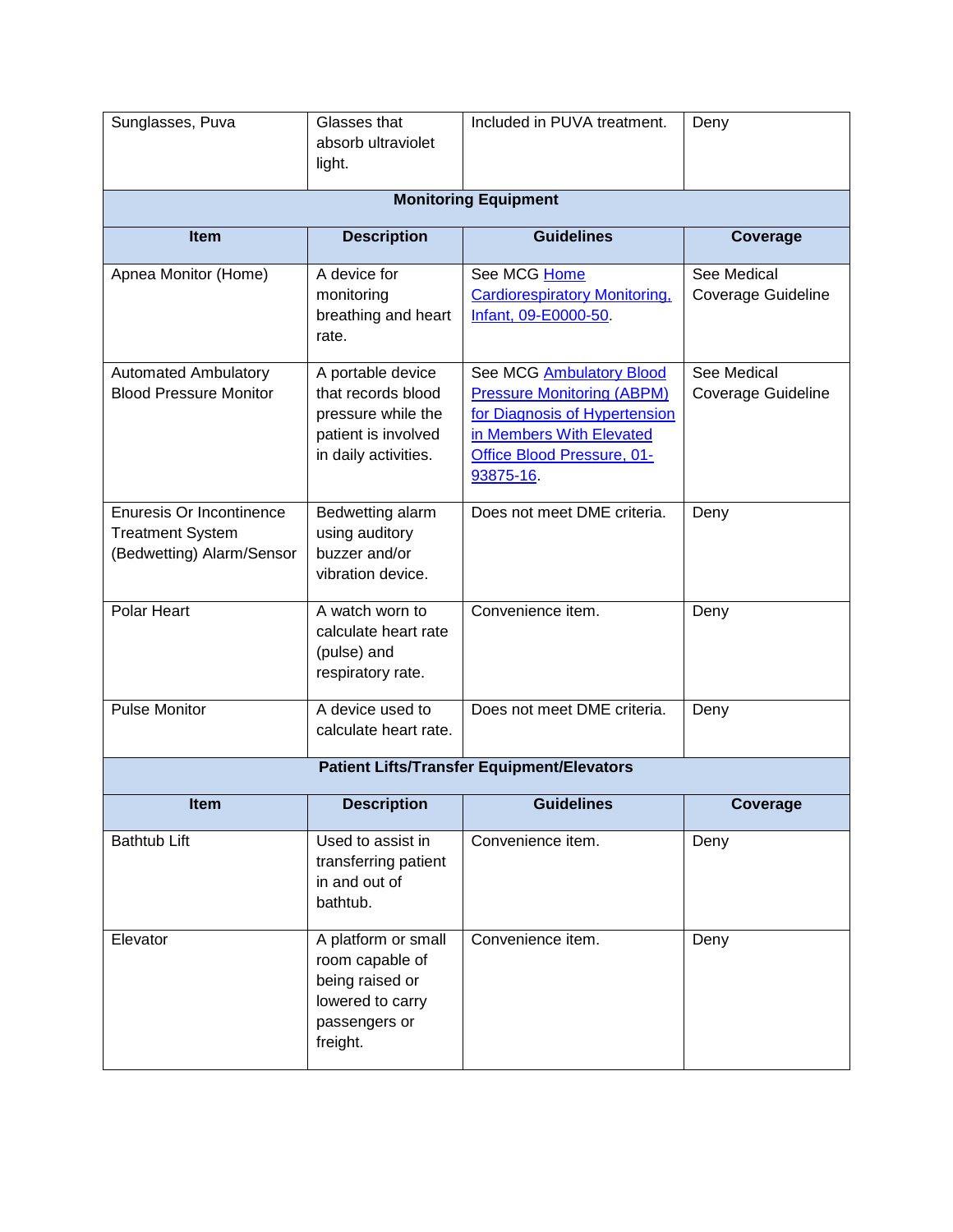| <b>Gait Belt</b>                | Used by caregivers                   | Convenience item.          | Deny    |
|---------------------------------|--------------------------------------|----------------------------|---------|
|                                 | in assisting with                    |                            |         |
|                                 | patient transfers.                   |                            |         |
|                                 |                                      |                            |         |
| <b>Patient Transfer System</b>  | A system that a                      | Medically necessary for    | Approve |
| (Lifts, Hydraulic)              | caregiver can use                    | indicated conditions (e.g. |         |
| (e.g. Hoyer Lift)               | to transfer the                      |                            |         |
|                                 |                                      | paralysis, severe obesity, |         |
|                                 | patient from bed to                  | pathological bone fracture |         |
|                                 | chair and back.                      | risk, etc.).               |         |
| <b>Patient Transfer System</b>  | A system that                        | Convenience item           | Deny    |
| (e.g. Sure Lift, Ski-Lift       | transfers the                        |                            |         |
| Type Equipment)                 | individual around                    |                            |         |
|                                 | the home in a seat                   |                            |         |
| Multi-positional patient        |                                      |                            |         |
| support system, with            | that travels on a                    |                            |         |
| integrated lift, patient        | track attached to                    |                            |         |
| accessible controls, or         | the ceiling.                         |                            |         |
| caregiver operated              | A multi-positional                   |                            |         |
|                                 | transfer system                      |                            |         |
| Patient lift, fixed system      |                                      |                            |         |
|                                 | allows positioning                   |                            |         |
|                                 | and adjustment so                    |                            |         |
|                                 | a bedbound patient                   |                            |         |
|                                 | can be transferred                   |                            |         |
|                                 | in the supine                        |                            |         |
|                                 | position.                            |                            |         |
|                                 | Patient lift fixed                   |                            |         |
|                                 | system is a                          |                            |         |
|                                 | mechanism                            |                            |         |
|                                 | attached to                          |                            |         |
|                                 | permanent ceiling                    |                            |         |
|                                 | tracks or a wall                     |                            |         |
|                                 |                                      |                            |         |
|                                 | mounting system<br>and which is used |                            |         |
|                                 |                                      |                            |         |
|                                 | in a room other                      |                            |         |
|                                 | than the bathroom.                   |                            |         |
| Stairway Elevators/ Stair       | A chair or platform                  | Convenience item.          | Deny    |
| Lift (e.g. Stair glide)         | deck attached to                     |                            |         |
| Platform Lift, Escalators       | the wall of a                        |                            |         |
|                                 | stairwell that serves                |                            |         |
|                                 | to transport the                     |                            |         |
|                                 | seated individual up                 |                            |         |
|                                 | and down the                         |                            |         |
|                                 |                                      |                            |         |
|                                 | stairs.                              |                            |         |
| <b>Transfer Board Or Device</b> | As titled.                           | Convenience item           | Deny    |
|                                 |                                      |                            |         |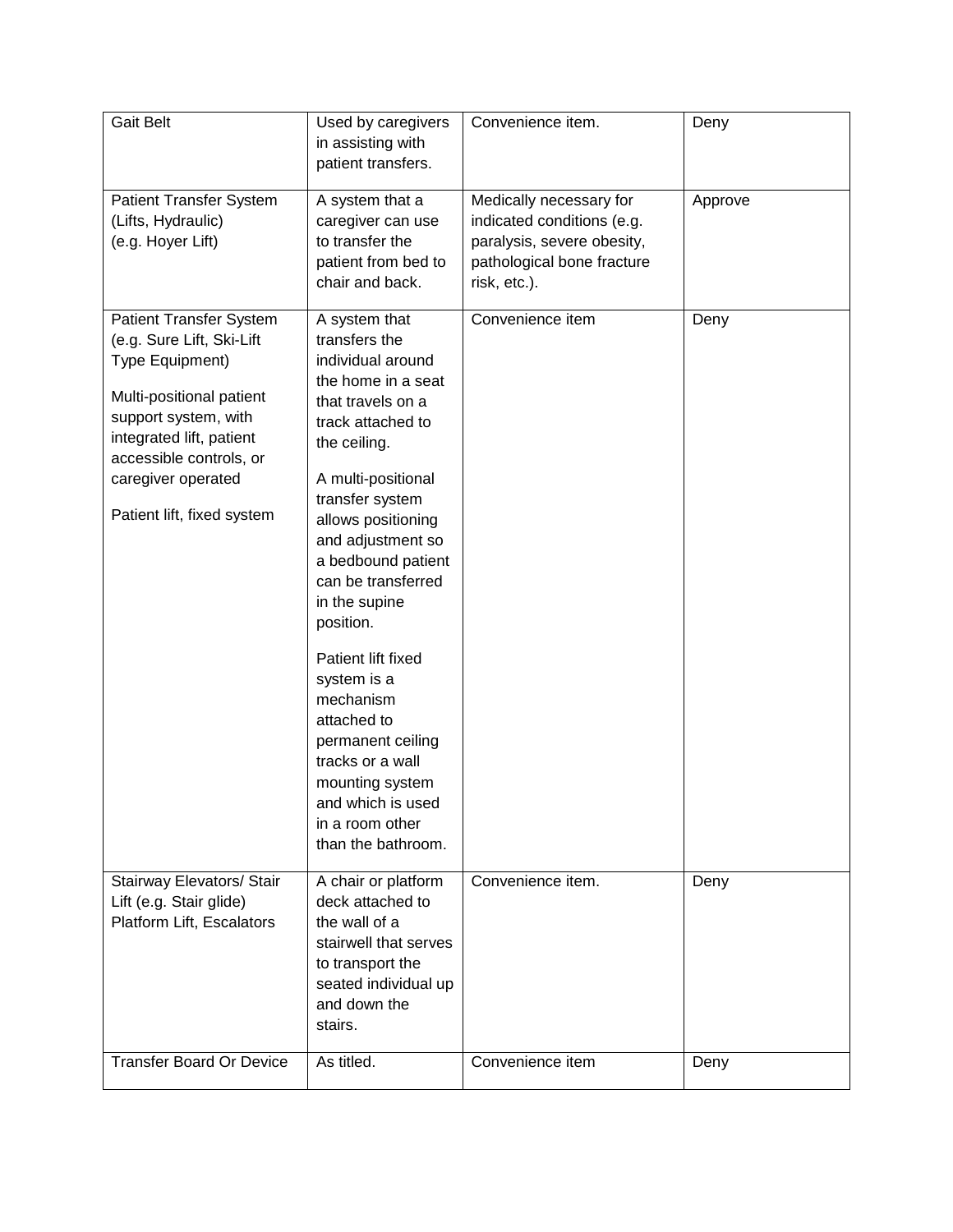| Van Lift                                                                                                     | As titled.                                                                                                                      | Convenience item.                                                                                                                                | Deny                                     |
|--------------------------------------------------------------------------------------------------------------|---------------------------------------------------------------------------------------------------------------------------------|--------------------------------------------------------------------------------------------------------------------------------------------------|------------------------------------------|
| Car Lift (Trunk Lifts)                                                                                       | Device that lifts<br>scooters and<br>wheelchairs into a<br>car trunk or onto<br>the roof of the car.                            | Convenience item.                                                                                                                                | Deny                                     |
| Wheelchair Lift or Ramp                                                                                      | A lift or sloping<br>passage that<br>connects different<br>levels.                                                              | Convenience item.                                                                                                                                | Deny                                     |
|                                                                                                              |                                                                                                                                 | <b>Positive Airway Pressure Devices</b>                                                                                                          |                                          |
| See MCG Positive Airway Pressure Devices, 09-E0000-21                                                        |                                                                                                                                 |                                                                                                                                                  |                                          |
|                                                                                                              |                                                                                                                                 | Oxygen and Respiratory Equipment/Humidifiers/Dehumidifiers                                                                                       |                                          |
| Item                                                                                                         | <b>Description</b>                                                                                                              | <b>Guidelines</b>                                                                                                                                | Coverage                                 |
| <b>Chest Wall Oscillating</b><br>Device, High Frequency<br><b>Chest Compression</b><br>Device (Therapy Vest) | A high frequency<br>chest compression<br>vest designed for<br>self-administration<br>of chest<br>physiotherapy.                 | <b>See MCG Oscillatory</b><br>Devices for the Treatment of<br><b>Cystic Fibrosis and Other</b><br><b>Respiratory Disorders, 09-</b><br>E0000-28. | See Medical<br><b>Coverage Guideline</b> |
| <b>Flutter Inhalation Therapy</b><br>Device                                                                  | A device that<br>facilitates clearing<br>of mucus from the<br>respiratory tract<br>through vibration on<br>the thoracic region. | <b>See MCG Oscillatory</b><br>Devices for the Treatment of<br><b>Cystic Fibrosis and Other</b><br><b>Respiratory Disorders, 09-</b><br>E0000-28  | See Medical<br>Coverage Guideline        |
| Humidifier (Oxygen)                                                                                          | A device that<br>attaches to an<br>oxygen delivery<br>system to put<br>moisture into the<br>oxygen.                             | Medically necessary as part<br>of an oxygen delivery<br>system.                                                                                  | Approve                                  |
| <b>Intermittent Positive</b><br><b>Pressure Breathing</b><br>Machine (IPPB)<br>(e.g. Bird, Bennett, Bendix)  | A respiratory<br>treatment involving<br>periodic inflation of<br>the lungs.                                                     | Medically necessary for the<br>treatment of pulmonary<br>diseases or severely<br>impaired breathing.                                             | Approve                                  |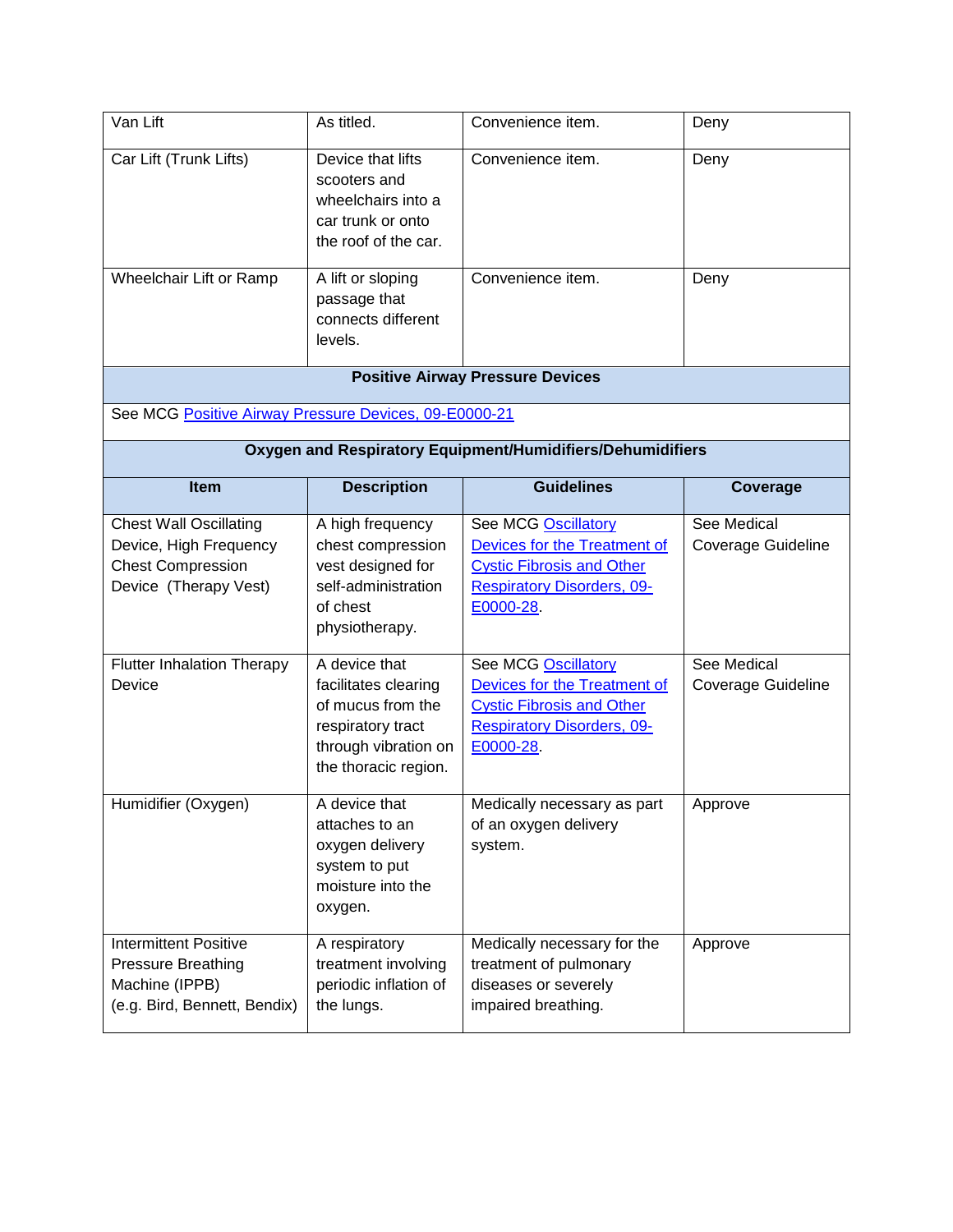| Intrapulmonary Percussive | A form of chest      | See MCG Oscillatory               | See Medical        |
|---------------------------|----------------------|-----------------------------------|--------------------|
| Ventilator (IPV)          | physical therapy     | Devices for the Treatment of      | Coverage Guideline |
|                           | that delivers mini-  | <b>Cystic Fibrosis and Other</b>  |                    |
|                           | bursts (more than    | <b>Respiratory Disorders, 09-</b> |                    |
|                           | 200 per minute) of   | E0000-28.                         |                    |
|                           | respiratory gasses   |                                   |                    |
|                           | to the lungs via a   |                                   |                    |
|                           | mouthpiece. Its      |                                   |                    |
|                           | intended purpose is  |                                   |                    |
|                           | to mobilize          |                                   |                    |
|                           | endobronchial        |                                   |                    |
|                           | secretions.          |                                   |                    |
| Nebulizer                 | Used to administer   | Convenience item.                 | Deny               |
| (Portable, Battery-       | respiratory          |                                   |                    |
| Powered, Hand Held)       | treatments.          |                                   |                    |
| Oxygen and Respiratory    | Oxygen is a gas      | See MCG Oxygen, 09-               | See Medical        |
| Equipment                 | administered by      | E0400-00.                         | Coverage Guideline |
|                           | inhalation-utilizing |                                   |                    |
|                           | devices (respiratory |                                   |                    |
|                           | equipment) that      |                                   |                    |
|                           | provide controlled   |                                   |                    |
|                           | oxygen               |                                   |                    |
|                           | concentrations and   |                                   |                    |
|                           | flow rates to the    |                                   |                    |
|                           | patient to maintain  |                                   |                    |
|                           | adequate tissue      |                                   |                    |
|                           | and cell             |                                   |                    |
|                           | oxygenation.         |                                   |                    |
| Peak Flow Meter           | A portable           | Medically necessary for           | Approve            |
|                           | handheld device      | asthmatic patients.               |                    |
|                           | used to measure      |                                   |                    |
|                           | how well air is      |                                   |                    |
|                           | expelled from the    |                                   |                    |
|                           | lungs.               |                                   |                    |
| <b>Percussion Device</b>  | Used to provide      | See MCG Oscillatory               | See Medical        |
|                           | effective chest      | Devices for the Treatment of      | Coverage Guideline |
|                           | therapy by           | <b>Cystic Fibrosis and Other</b>  |                    |
|                           | simulating the       | <b>Respiratory Disorders, 09-</b> |                    |
|                           | clapping action of   | E0000-28                          |                    |
|                           | manual percussion.   |                                   |                    |
|                           |                      |                                   |                    |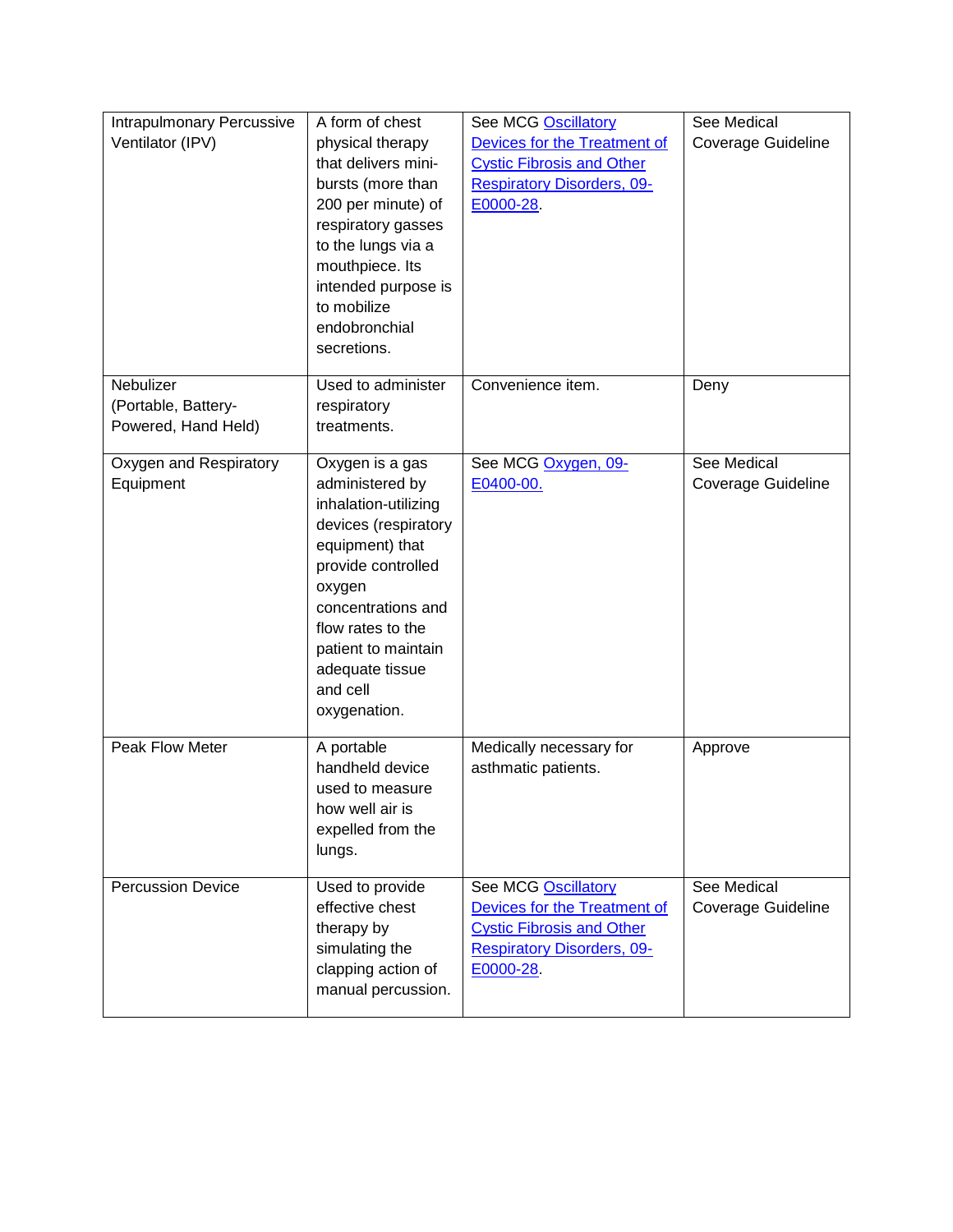| <b>Pulse Oximeter</b>                                           | A non-invasive tool<br>that continuously<br>measures the<br>arterial hemoglobin<br>oxygen saturation.                                                                 | See MCG Oxygen, 09-<br>E0400-00 and Home Pulse<br><b>Oximetry 09-E0000-49.</b>                                                            | See Medical<br><b>Coverage Guideline</b>                    |  |  |  |
|-----------------------------------------------------------------|-----------------------------------------------------------------------------------------------------------------------------------------------------------------------|-------------------------------------------------------------------------------------------------------------------------------------------|-------------------------------------------------------------|--|--|--|
| Spirometer                                                      | A device for the<br>measurement of<br>pulmonary function.                                                                                                             | See MCG Home Spirometry,<br>09-E0000-36.                                                                                                  | See Medical<br><b>Coverage Guideline</b>                    |  |  |  |
| Suction Machine/Pump                                            | A device utilized to<br>assist in the<br>removal of<br>excessive<br>secretions.                                                                                       | Medically necessary for<br>respiratory conditions,<br>tracheostomy, laryngectomy,<br>etc., when medically<br>indicated.                   | Approve                                                     |  |  |  |
| <b>Therapy Vest</b><br>(American Biosystems<br>Chest Percussor) | A high frequency<br>chest compression<br>vest designed for<br>self-administration<br>of chest<br>physiotherapy.                                                       | See MCG Oscillatory<br>Devices for the Treatment of<br><b>Cystic Fibrosis and Other</b><br><b>Respiratory Disorders, 09-</b><br>E0000-28. | See Medical<br><b>Coverage Guideline</b>                    |  |  |  |
| <b>Wheelchairs (Mobility Equipment)</b>                         |                                                                                                                                                                       |                                                                                                                                           |                                                             |  |  |  |
|                                                                 |                                                                                                                                                                       |                                                                                                                                           | See MCG Wheelchairs and Wheelchair Accessories, 09-E0000-35 |  |  |  |
| <b>Wound Care Equipment</b>                                     |                                                                                                                                                                       |                                                                                                                                           |                                                             |  |  |  |
|                                                                 |                                                                                                                                                                       |                                                                                                                                           |                                                             |  |  |  |
| Item                                                            | <b>Description</b>                                                                                                                                                    | <b>Guidelines</b>                                                                                                                         | Coverage                                                    |  |  |  |
| Diapulse / Diathermy<br>Machine<br>(Standard Or Pulse-Wave)     | An electronic<br>device that<br>provides pulsed<br>high peak<br>electromagnetic<br>energy to an open<br>wound or painful<br>area to relieve pain<br>and reduce edema. | See MCG Electrostimulation<br>and Electromagnetic Therapy<br>for Treating Wounds, 09-<br>E0000-43.                                        | See Medical<br>Coverage Guideline                           |  |  |  |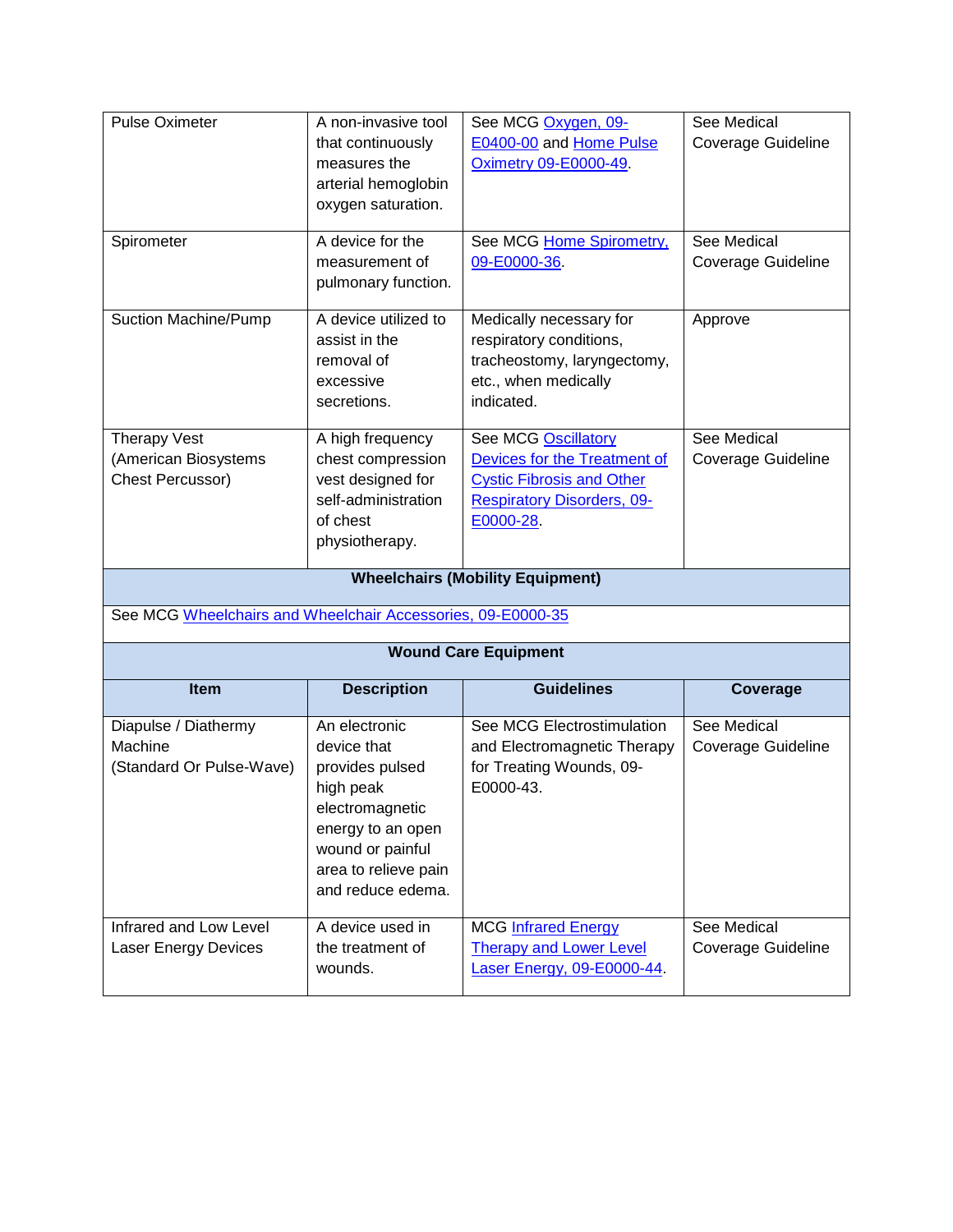| Non-Contact Radiant Heat<br>Bandage                                                                      | A wound and burn<br>occlusive heated<br>dressing for the<br>treatment of acute<br>and chronic<br>wounds.                                                      | <b>See MCG Noncontact</b><br>Normothermic Wound<br>Therapy, 09-E0000-42.                                                                                       | <b>See Medical</b><br>Coverage Guideline |
|----------------------------------------------------------------------------------------------------------|---------------------------------------------------------------------------------------------------------------------------------------------------------------|----------------------------------------------------------------------------------------------------------------------------------------------------------------|------------------------------------------|
|                                                                                                          |                                                                                                                                                               |                                                                                                                                                                |                                          |
| <b>Miscellaneous Equipment/Devices</b>                                                                   |                                                                                                                                                               |                                                                                                                                                                |                                          |
| Item                                                                                                     | <b>Description</b>                                                                                                                                            | <b>Guidelines</b>                                                                                                                                              | Coverage                                 |
| <b>Ambulatory Blood</b><br><b>Pressure Monitoring</b><br>(ABPM)                                          | Fully automated<br>monitor that<br>records several<br>blood pressure<br>measurements over<br>a 24-hour to 72<br>hour period at<br>preprogrammed<br>intervals. | See MCG Ambulatory Blood<br>Pressure Monitoring (ABPM)<br>for Diagnosis of Hypertension<br>in Members With Elevated<br>Office Blood Pressure, 01-<br>93875-16. | See Medical<br>Coverage Guideline        |
| <b>Blood Pressure Cuff</b><br>(Sphygmomanometer),<br>automated or manual, with<br>or without stethoscope | Used for blood<br>pressure.                                                                                                                                   | Does not meet DME criteria.                                                                                                                                    | Deny                                     |
| Bowel Irrigation/<br><b>Evacuation System</b>                                                            | A tubing system<br>used to flush the<br>body of solid waste.                                                                                                  | Medically necessary when<br>medically indicated.                                                                                                               | Approve                                  |
| Bra, Mastectomy                                                                                          | A garment used to<br>hold breast<br>prosthesis in place<br>post-mastectomy.                                                                                   | See MCG Prosthetics, 09-<br>L0000-05.                                                                                                                          | See Medical<br>Coverage Guideline        |
| Breast Pump, manual or<br>electric                                                                       | A device for<br>extracting milk from<br>the breasts of a<br>lactating woman.                                                                                  | Per federal mandate, allow<br>purchase of one (1) pump<br>per delivery following<br>childbirth.                                                                | Approve                                  |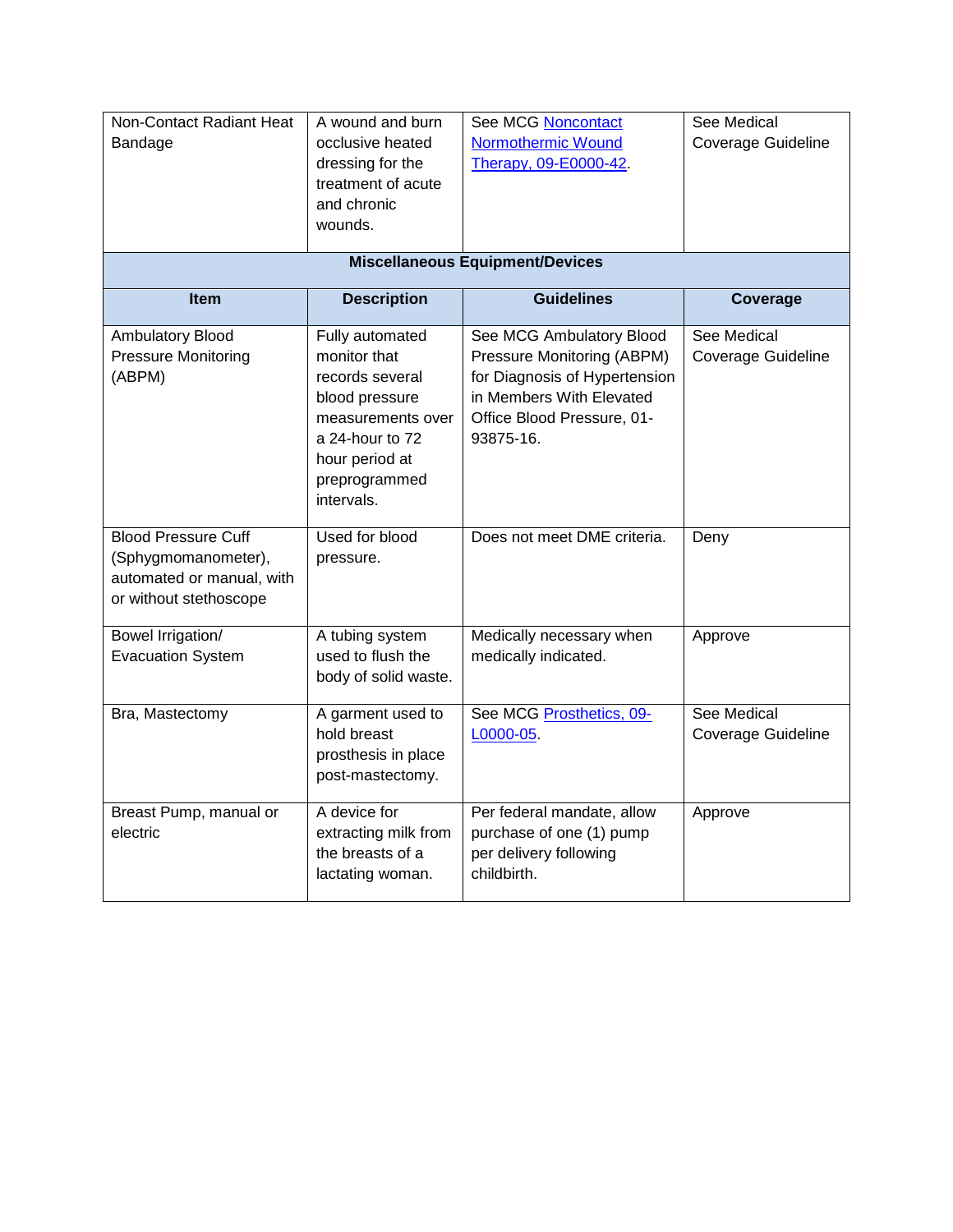| Breast pump, hospital or  | Hospital grade      | Hospital-grade breast pumps | Deny                      |
|---------------------------|---------------------|-----------------------------|---------------------------|
| institutional grade       | pumps have          | are not covered except when |                           |
|                           | stronger, more      | Medically Necessary during  |                           |
|                           | powerful motors     | an inpatient stay.          |                           |
|                           | that provide a      |                             |                           |
|                           | higher level of     |                             |                           |
|                           | suction and         |                             |                           |
|                           | increased pumping   |                             |                           |
|                           | efficiency in order |                             |                           |
|                           | to create and       |                             |                           |
|                           | sustain an          |                             |                           |
|                           | adequate milk       |                             |                           |
|                           | supply. These       |                             |                           |
|                           | pumps are larger    |                             |                           |
|                           | and heavier, which  |                             |                           |
|                           | in turn makes them  |                             |                           |
|                           | less easy to        |                             |                           |
|                           | transport than      |                             |                           |
|                           | personal pump       |                             |                           |
|                           | counterparts.       |                             |                           |
| <b>Car Hand Controls</b>  | Device that is      | Convenience item.           | Deny                      |
|                           | custom-built into a |                             |                           |
|                           | standard car that   |                             |                           |
|                           | enables individuals |                             |                           |
|                           | to operate a car    |                             |                           |
|                           | without the use of  |                             |                           |
|                           | their legs/feet.    |                             |                           |
|                           |                     |                             |                           |
| Car Seats (For Special    | As titled           | Does not meet DME criteria. | Deny                      |
| Needs Children)           |                     |                             |                           |
| <b>Cranial Remodeling</b> | For treating        | See MCG Cranial Orthosis    | See Medical               |
| Helmets And Bands (e.g.   | plagiocephaly.      | for Craniosynostoses and    | <b>Coverage Guideline</b> |
| Doc Band, Star Band)      |                     | Plagiocephaly, 09-L0000-02. |                           |
|                           |                     |                             |                           |
| <b>Driving Aids</b>       | Assistive devices   | Convenience item.           | Deny                      |
| (e.g. Car Hand Controls,  | custom-built into a |                             |                           |
| Foot Pedal Adapters, Foot | standard car that   |                             |                           |
| Pedal Elevators, Etc.)    | enable a disabled   |                             |                           |
|                           | individual to       |                             |                           |
|                           | operate the car     |                             |                           |
|                           | independently.      |                             |                           |
|                           |                     |                             |                           |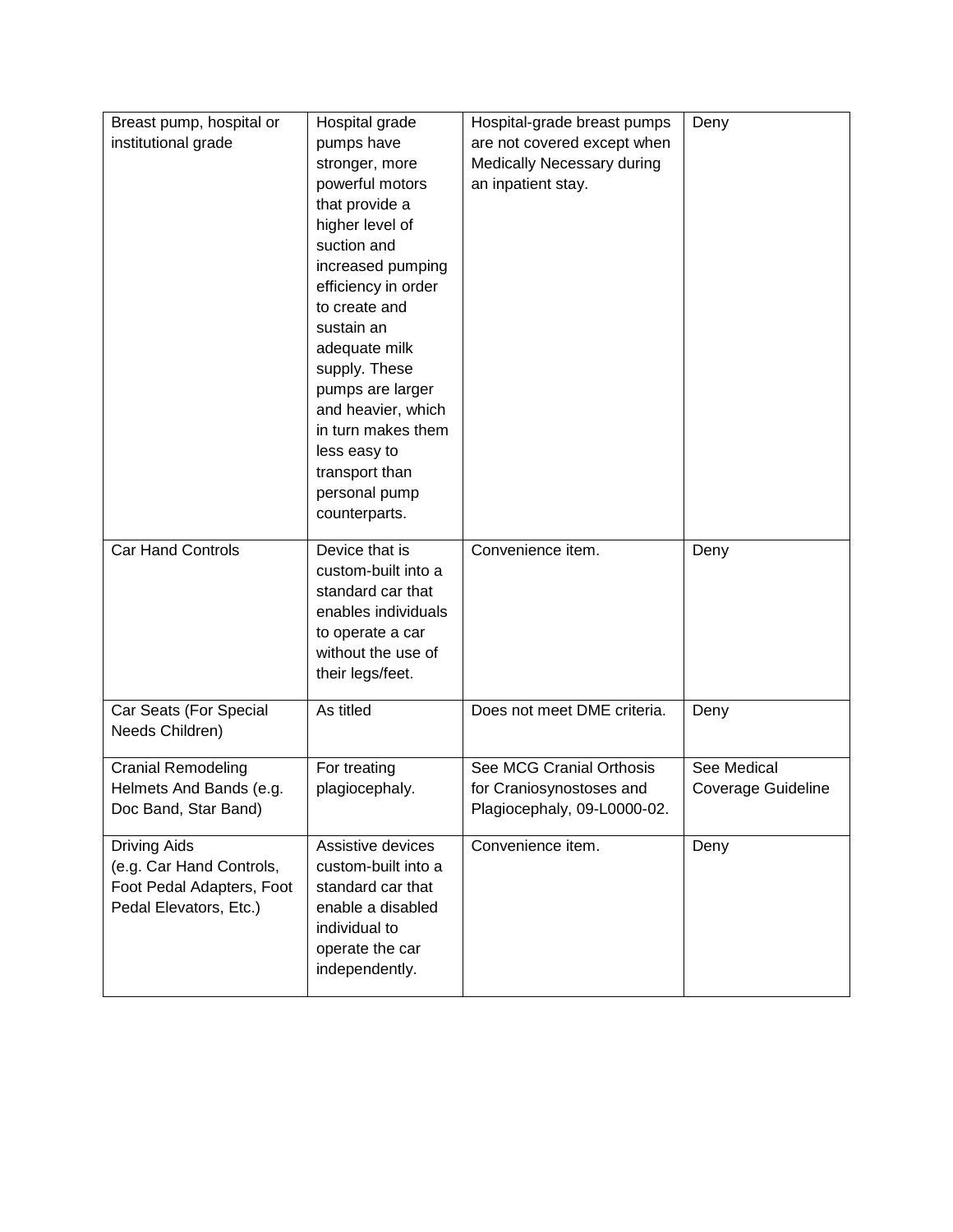| Face-Down Devices; Post-         | Devices that           | Face-down pillow is                 | Allow pillow; deny |
|----------------------------------|------------------------|-------------------------------------|--------------------|
| Vitrectomy (e.g. Pillows,        | facilitate in the      | considered medically                | chair              |
| Chairs)                          | healing process        | necessary following                 |                    |
|                                  | following              | vitrectomy; chair is                |                    |
|                                  | vitrectomy.            | considered a convenience            |                    |
|                                  |                        | item.                               |                    |
|                                  |                        |                                     |                    |
| Helmet                           | A head covering        | Does not meet DME criteria.         | Deny               |
|                                  | that provides          |                                     |                    |
|                                  | protection against     | NOTE: Not the same as               |                    |
|                                  | head injury.           | <b>Dynamic Orthotic</b>             |                    |
|                                  |                        | Cranioplasty. See MCG               |                    |
|                                  |                        | <b>Cranial Orthosis for</b>         |                    |
|                                  |                        | Craniosynostoses and                |                    |
|                                  |                        | Plagiocephaly, 09-L0000-02.         |                    |
| Infusion Pump                    | A device for           | See MCG External Infusion           | See Medical        |
| (E.G., CADD)                     | injecting a            | Pumps (non-insulin), 09-            | Coverage Guideline |
|                                  | measured amount        | E0000-10                            |                    |
|                                  | of fluid during a      |                                     |                    |
|                                  | specific interval of   |                                     |                    |
|                                  | time.                  |                                     |                    |
|                                  |                        |                                     |                    |
| Intravenous Pole (I.V.           | A pole with a wide     | Medically necessary for             | Approve            |
| Pole)                            | base from which a      | patients who require                |                    |
|                                  | bag/bottle of fluid is | infusions and enteral feeding       |                    |
|                                  | hung for               | or when determined to be            |                    |
|                                  | intravenous or         | otherwise medically                 |                    |
|                                  | enteral infusions via  | indicated.                          |                    |
|                                  | gravity.               |                                     |                    |
|                                  |                        |                                     |                    |
| <b>Mechanical Mobilization</b>   | Dynamic and static-    | See MCG Mechanical                  | See Medical        |
| Device                           | progressive splints    | <b>Stretching Devices for</b>       | Coverage Guideline |
|                                  | used for treating      | <b>Treatment of Joint Stiffness</b> |                    |
|                                  | contractures.          | and Contractures, 09-E0000-         |                    |
|                                  |                        | 47.                                 |                    |
| <b>Paraffin Bath</b>             | A heated wax bath      | Does not meet DME criteria.         | Deny               |
|                                  | for arthritis or other |                                     |                    |
|                                  | joint discomfort.      |                                     |                    |
|                                  |                        |                                     |                    |
| <b>Personal Care Items</b>       | As titled              | Does not meet DME criteria.         | Deny               |
| (Tooth Brush, Eating             |                        |                                     |                    |
| Utensils) or                     |                        |                                     |                    |
|                                  |                        |                                     |                    |
| <b>Personal Adaptive Devices</b> |                        |                                     |                    |
| (Tongs, Lifters, Special         |                        |                                     |                    |
| Door Handles, Grabbers)          |                        |                                     |                    |
|                                  |                        |                                     |                    |